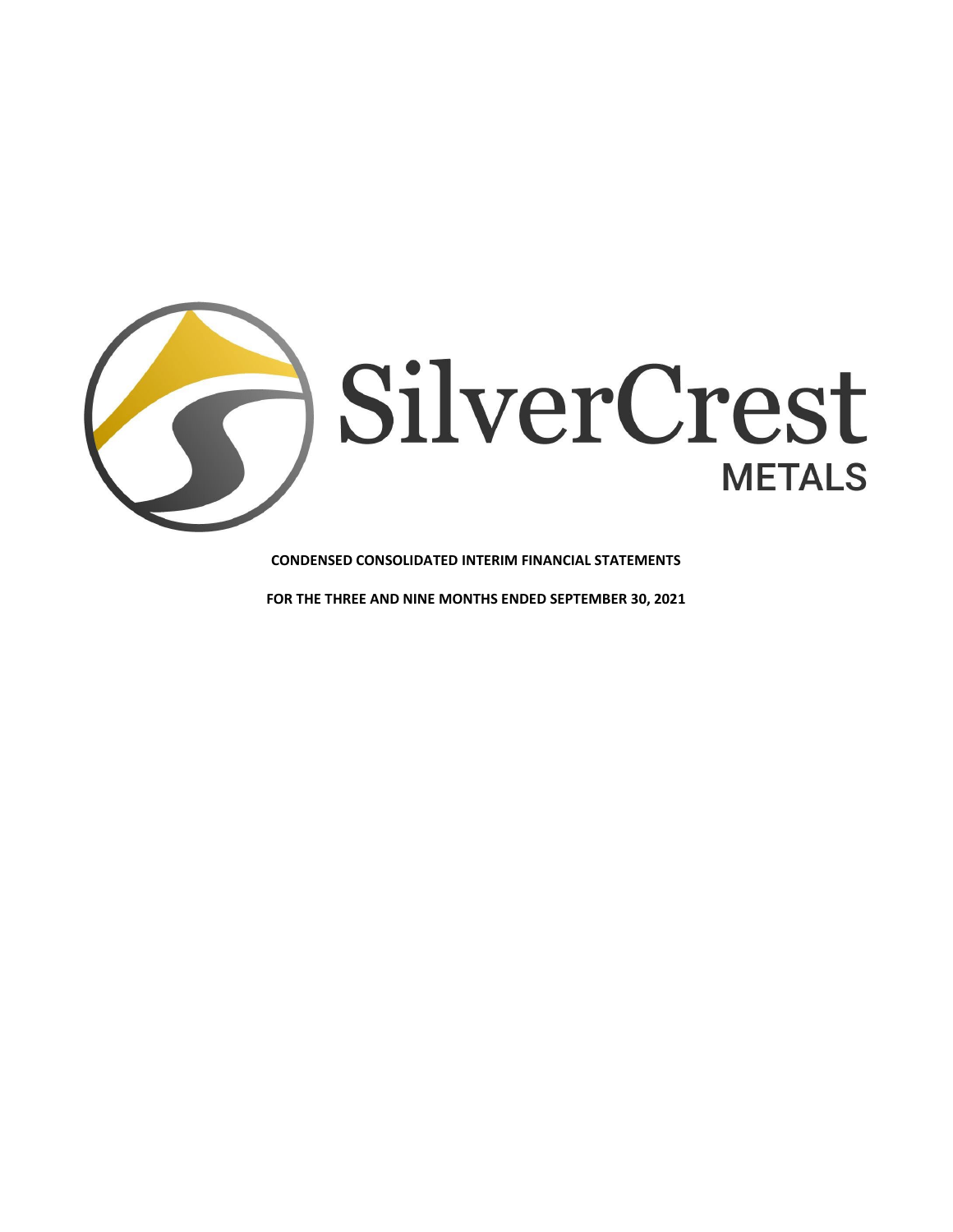|                                                                                            | Page     |
|--------------------------------------------------------------------------------------------|----------|
| Condensed Consolidated Interim Statements of Financial Position                            | 3        |
| Condensed Consolidated Interim Statements of Income (Loss) and Comprehensive Income (Loss) | 4        |
| Condensed Consolidated Interim Statements of Cash Flows                                    |          |
| Condensed Consolidated Interim Statement of Shareholders' Equity                           | 6        |
| Notes to the Condensed Consolidated Interim Financial Statements                           | $7 - 19$ |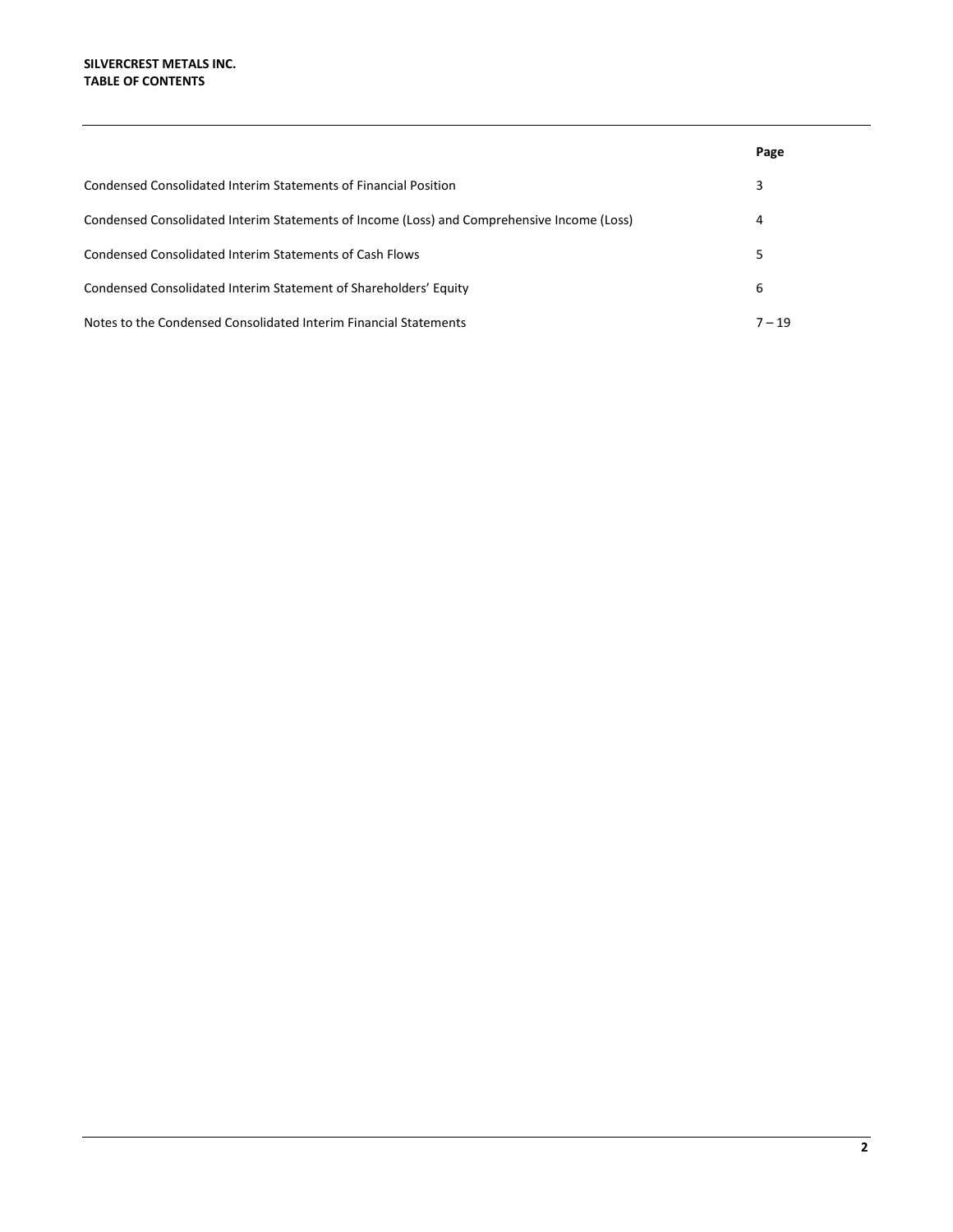# **SILVERCREST METALS INC. CONDENSED CONSOLIDATED INTERIM STATEMENTS OF FINANCIAL POSITION (UNAUDITED - EXPRESSED IN THOUSANDS OF UNITED STATES DOLLARS)**

**AS AT** 

|                                                                      | September 30, 2021 | <b>December 31, 2020</b> |            |  |
|----------------------------------------------------------------------|--------------------|--------------------------|------------|--|
| <b>ASSETS</b>                                                        |                    |                          |            |  |
| <b>Current assets</b>                                                |                    |                          |            |  |
| Cash and cash equivalents                                            | \$<br>199,007      | \$                       | 135,136    |  |
| Amounts receivable (note 5)                                          | 115                |                          | 342        |  |
| Value-added taxes receivable                                         | 3,715              |                          | 345        |  |
| Prepaids                                                             | 4,120              |                          | 4,586      |  |
| <b>Total current assets</b>                                          | 206,957            |                          | 140,409    |  |
|                                                                      |                    |                          |            |  |
| <b>Non-current assets</b>                                            |                    |                          |            |  |
| Value-added taxes receivable                                         | 14,174             |                          | 12,198     |  |
| Deposits                                                             | 73                 |                          | 73         |  |
| Mineral property, plant and equipment (note 3)                       | 140,113            |                          | 39,009     |  |
| <b>Total non-current assets</b>                                      | 154,360            |                          | 51,280     |  |
|                                                                      |                    |                          |            |  |
| <b>TOTAL ASSETS</b>                                                  | \$<br>361,317      | \$                       | 191,689    |  |
| LIABILITIES AND SHAREHOLDERS' EQUITY                                 |                    |                          |            |  |
|                                                                      |                    |                          |            |  |
| <b>Current liabilities</b>                                           |                    |                          |            |  |
| Accounts payable and accrued liabilities (notes 5 and 6)             | \$<br>30,444       | \$                       | 13,412     |  |
| Lease liabilities                                                    | 173                |                          | 138        |  |
| <b>Total current liabilities</b>                                     | 30,617             |                          | 13,550     |  |
| <b>Non-current liabilities</b>                                       |                    |                          |            |  |
| Lease liabilities                                                    | 294                |                          | 172        |  |
| Debt (note 4)                                                        | 58,103             |                          | 28,967     |  |
| <b>Total liabilities</b>                                             | 89,014             |                          | 42,689     |  |
|                                                                      |                    |                          |            |  |
| Shareholders' equity                                                 |                    |                          |            |  |
| Capital stock (note 6)                                               | 399,797            |                          | 265,939    |  |
| Share-based payment reserve (note 6)                                 | 9,783              |                          | 8,978      |  |
| Foreign currency translation reserve                                 | 12,237             |                          | 8,869      |  |
| Deficit                                                              | (149, 514)         |                          | (134, 786) |  |
| Total shareholders' equity                                           | 272,303            |                          | 149,000    |  |
| TOTAL LIABILITIES AND SHAREHOLDERS' EQUITY                           | \$<br>361,317      | \$                       | 191,689    |  |
|                                                                      |                    |                          |            |  |
| Nature of operations (note 1)                                        |                    |                          |            |  |
| Commitments (note 3)                                                 |                    |                          |            |  |
| Subsequent events (note 9)                                           |                    |                          |            |  |
| Approved by the Board and authorized for issue on November 11, 2021: |                    |                          |            |  |
|                                                                      |                    |                          |            |  |
| "N. Eric Fier"<br><b>Director</b>                                    | "Graham C. Thody"  | <b>Director</b>          |            |  |

*The accompanying notes are an integral part of these condensed consolidated interim financial statements.* **3**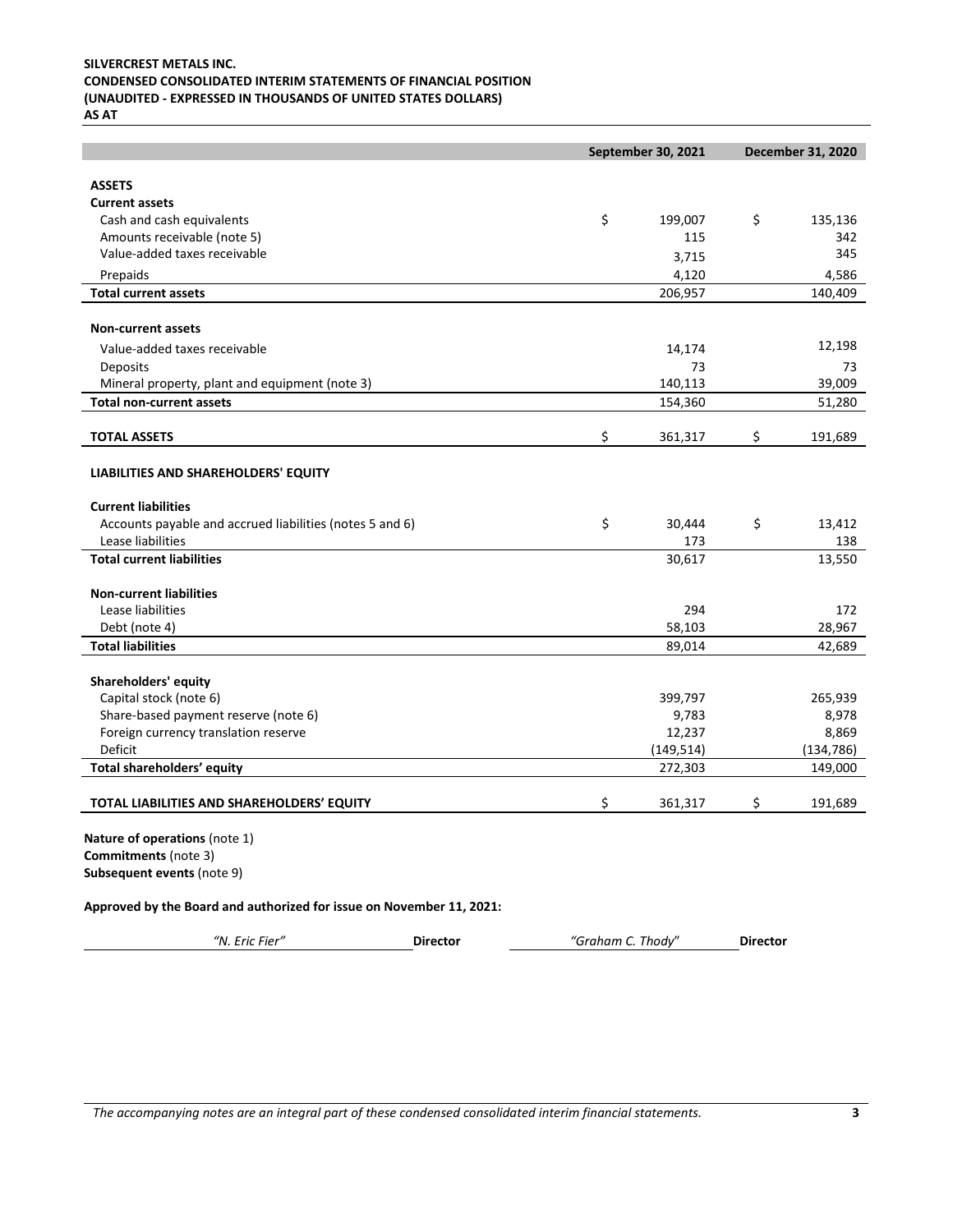# **SILVERCREST METALS INC. CONDENSED CONSOLIDATED INTERIM STATEMENTS OF INCOME (LOSS) AND COMPREHENSIVE INCOME (LOSS) (UNAUDITED - EXPRESSED IN THOUSANDS OF UNITED STATES DOLLARS, EXCEPT FOR PER SHARE AMOUNTS; SHARES IN THOUSANDS) FOR THE THREE AND NINE MONTHS ENDED SEPTEMBER 30,**

|                                                      | Three months ended |                   | <b>Nine months ended</b> |                   |
|------------------------------------------------------|--------------------|-------------------|--------------------------|-------------------|
|                                                      | 2021               | 2020              | 2021                     | 2020              |
|                                                      |                    | Restated (note 2) |                          | Restated (note 2) |
| <b>Operating expenses</b>                            |                    |                   |                          |                   |
| Exploration and evaluation expenditures              | \$<br>(2,588)      | \$ (14, 183)      | Ś.<br>(7, 184)           | \$ (36,270)       |
| Depreciation (note 3)                                | (13)               | (29)              | (46)                     | (100)             |
| General and administrative expenses                  | (576)              | (228)             | (1, 552)                 | (759)             |
| Marketing                                            | (100)              | (160)             | (431)                    | (279)             |
| Professional fees (note 5)                           | (270)              | (209)             | (851)                    | (718)             |
| Remuneration (note 5)                                | (475)              | (425)             | (1,520)                  | (1, 373)          |
| Share-based compensation (notes 5 and 6)             | (123)              | (235)             | (985)                    | (1, 195)          |
|                                                      | (4, 145)           | (15, 469)         | (12, 569)                | (40, 694)         |
| Other income (expense)                               |                    |                   |                          |                   |
| Foreign exchange gain (loss)                         | 10,819             | (2,677)           | (2,872)                  | (2,961)           |
| Interest expense                                     | (6)                | (8)               | (21)                     | (27)              |
| Interest income                                      | 250                | 447               | 930                      | 1,281             |
| Income (loss) before income taxes                    | 6,918              | (17,707)          | (14, 532)                | (42, 401)         |
|                                                      |                    |                   |                          |                   |
| Income tax expense                                   | (1)                |                   | (287)                    |                   |
| Income (loss) for the period                         | \$<br>6,917        | \$(17,707)        | \$ (14, 819)             | \$ (42, 401)      |
|                                                      |                    |                   |                          |                   |
| Other comprehensive income (loss)                    |                    |                   |                          |                   |
| Foreign currency translation adjustment              | (11, 266)          | 2,803             | 3,368                    | (1, 491)          |
| Comprehensive loss for the period                    | \$ (4,349)         | \$ (14,904)       | \$ (11, 451)             | \$ (43,892)       |
|                                                      |                    |                   |                          |                   |
| Basic income (loss) per common share                 | \$<br>0.05         | \$<br>(0.14)      | \$<br>(0.10)             | \$<br>(0.35)      |
| Diluted income (loss) per common share               | \$<br>0.05         | \$<br>(0.14)      | Ś.<br>(0.10)             | \$<br>(0.35)      |
|                                                      |                    |                   |                          |                   |
| Weighted average number of common shares outstanding |                    |                   |                          |                   |
| <b>Basic</b>                                         | 144,898            | 128,988           | 141,701                  | 120,954           |
| <b>Diluted</b>                                       | 151,187            | 128,988           | 141,701                  | 120,954           |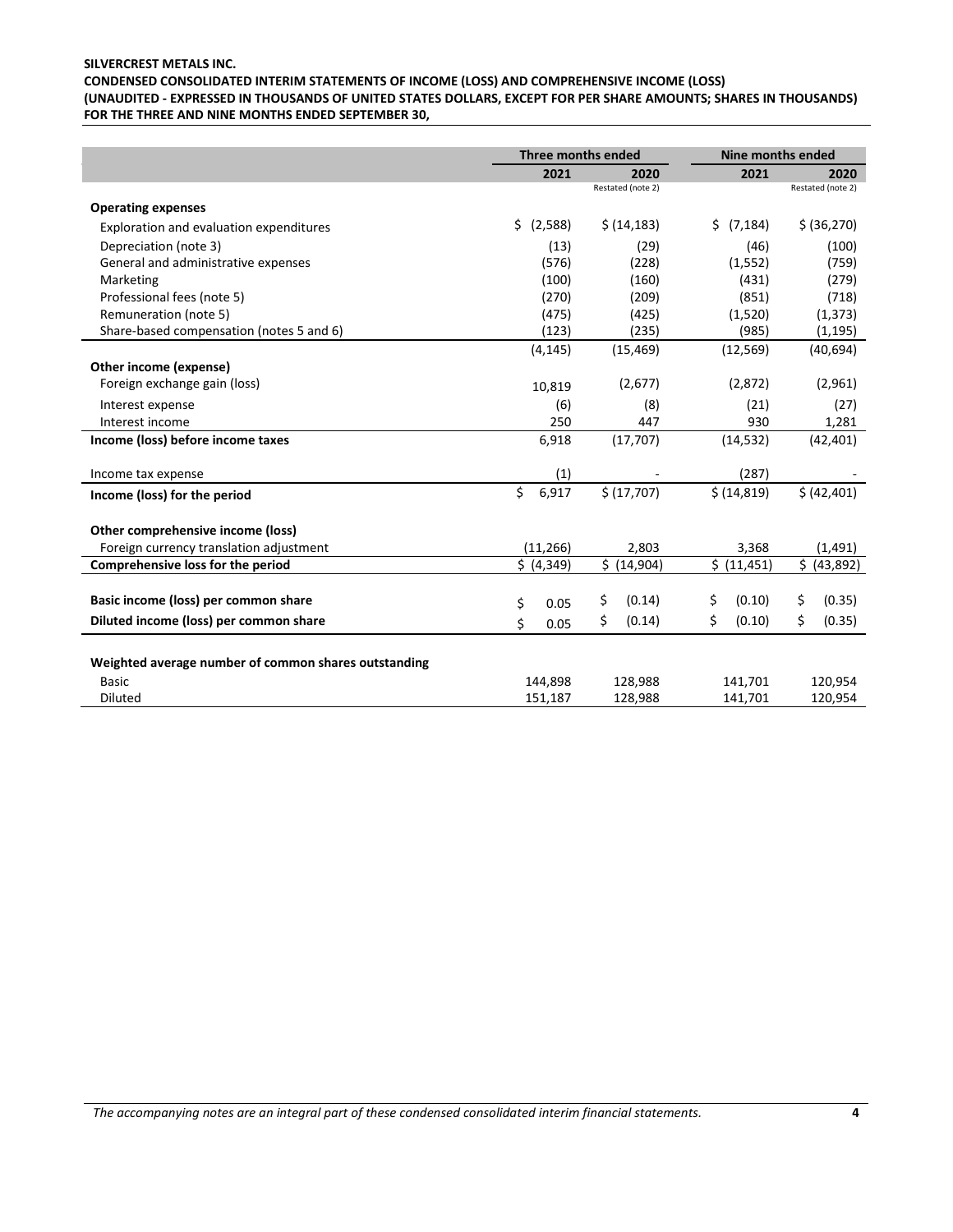# **SILVERCREST METALS INC. CONDENSED CONSOLIDATED INTERIM STATEMENTS OF CASH FLOWS (UNAUDITED - EXPRESSED IN THOUSANDS OF UNITED STATES DOLLARS) FOR THE NINE MONTHS ENDED SEPTEMBER 30,**

|                                                                                    |          | 2021               | 2020              |
|------------------------------------------------------------------------------------|----------|--------------------|-------------------|
|                                                                                    |          |                    | Restated - Note 2 |
| <b>CASH FLOWS FROM OPERATING ACTIVITIES</b>                                        |          |                    |                   |
| Net loss for the period                                                            | \$       | (14, 819)          | \$<br>(42, 401)   |
| Adjustments for:                                                                   |          |                    |                   |
| Depreciation (note 3)                                                              |          | 46                 | 251               |
| Foreign exchange loss, unrealized                                                  |          | 3,083              | 2,211             |
| Interest expense                                                                   |          | 21                 | 27                |
| Interest income                                                                    |          | (930)              | (1, 281)          |
| Share-based compensation                                                           |          | 1,171              | 2,152             |
| Changes in non-cash working capital items:                                         |          |                    |                   |
| Amounts receivable                                                                 |          | 48                 | 149               |
| Value-added taxes receivable                                                       |          | (5, 340)           | (3,831)           |
| Prepaids and deposits                                                              |          | (572)              | (1, 191)          |
| Accounts payable and accrued liabilities                                           |          | (2,678)            | 1,153             |
| Net cash used in operating activities                                              |          | (19,970)           | (42, 761)         |
|                                                                                    |          |                    |                   |
| <b>CASH FLOWS FROM INVESTING ACTIVITIES</b>                                        |          |                    |                   |
| Interest received                                                                  |          | 1,113              | 1,005             |
| Expenditures on mineral properties, plant and equipment                            |          | (78, 346)          | (4, 773)          |
| Net cash used in investing activities                                              |          | (77, 233)          | (3,768)           |
| <b>CASH FLOWS FROM FINANCING ACTIVITIES</b>                                        |          |                    |                   |
| Capital stock issued                                                               |          | 139,590            | 107,237           |
| Capital stock issuance costs                                                       |          | (6,656)            | (1,696)           |
| Loan drawdown                                                                      |          | 30,000             |                   |
| Loan interest payment                                                              |          | (2, 134)           |                   |
| Payment of lease liabilities                                                       |          | (113)              | (102)             |
| Net cash provided by financing activities                                          |          | 160,687            | 105,439           |
|                                                                                    |          |                    |                   |
| Effect of foreign exchange on cash and cash equivalents                            |          | 387                | (2,740)           |
| Change in cash and cash equivalents, during the period                             |          | 63,871             | 56,170            |
| Cash and cash equivalents, beginning of the period                                 |          | 135,136            | 84,989            |
| Cash and cash equivalents, end of the period                                       | \$       | 199,007            | \$<br>141,159     |
|                                                                                    |          |                    |                   |
| Cash and cash equivalents is represented by:                                       |          |                    |                   |
| Cash                                                                               | \$       | 133,128            | \$<br>20,589      |
| Cash equivalents                                                                   |          | 65,879             | 120,570           |
| <b>Total cash and cash equivalents</b>                                             | \$       | 199,007            | \$<br>141,159     |
|                                                                                    |          |                    |                   |
| Non-cash investing activities                                                      |          |                    |                   |
| Capitalized to mineral property, plant, and equipment                              |          |                    |                   |
| Accounts payable and accrued liabilities                                           | \$       | 27,668             | \$<br>13          |
| Depreciation (note 3)                                                              | \$       | 923                | \$                |
| Loan interest accretion (note 4)                                                   | \$       | 169                | \$                |
| Share-based compensation                                                           | \$<br>\$ | 909                | \$                |
| Right-of-use asset recognized                                                      |          | 256                | \$                |
| Interest on lease liabilities                                                      | \$       | 4                  | \$                |
| Non-cash financing activities                                                      |          |                    |                   |
| Capital stock issuance costs in accounts payable and accrued liabilities           | \$       |                    | \$<br>64          |
|                                                                                    |          |                    |                   |
| Supplementary cash flow information                                                |          | September 30, 2021 | December 31, 2020 |
| Mineral property, plant, and equipment in accounts payable and accrued liabilities | \$       | 27,668             | \$<br>8,320       |

*The accompanying notes are an integral part of these condensed consolidated interim financial statements.* **5**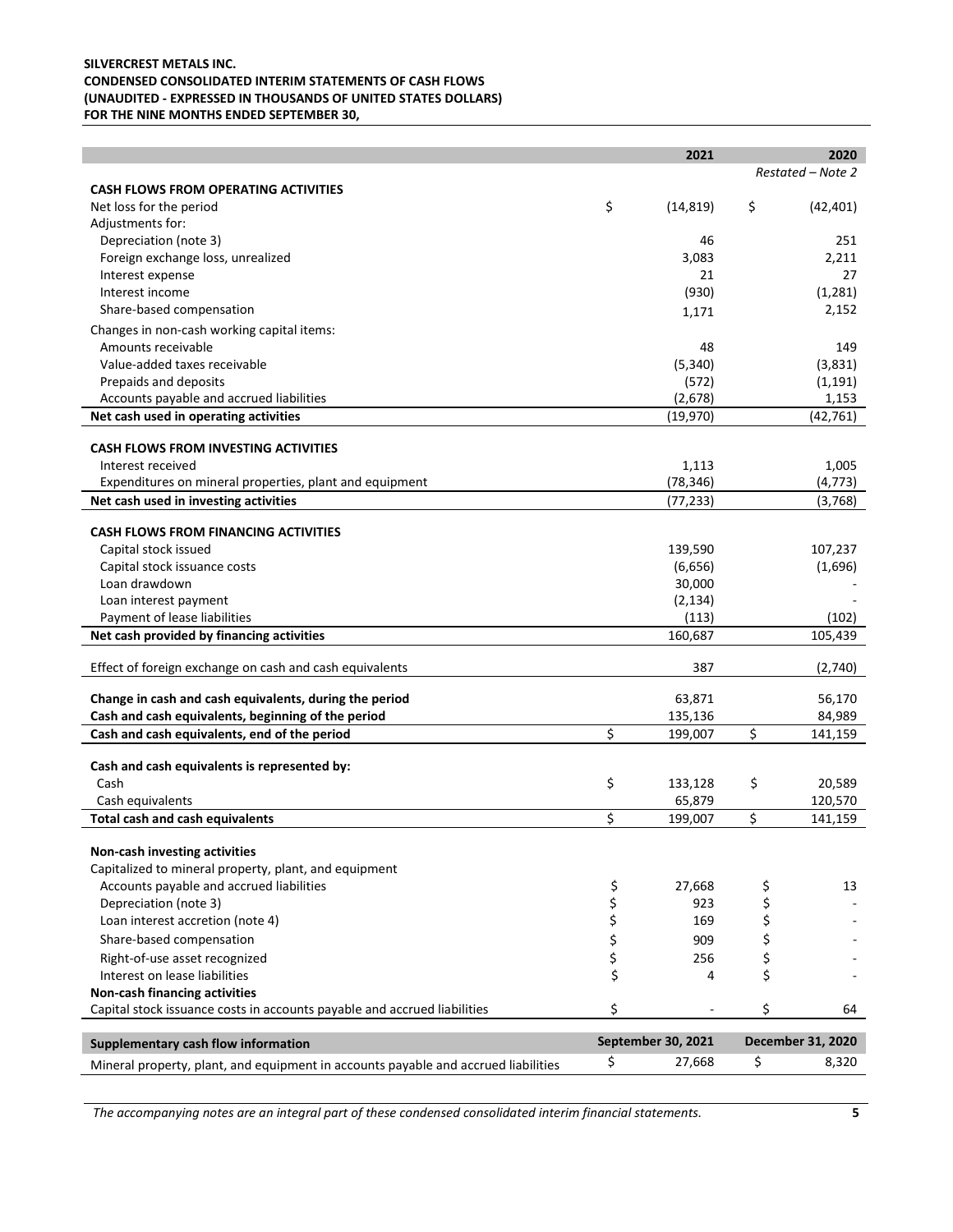# **SILVERCREST METALS INC. CONDENSED CONSOLIDATED INTERIM STATEMENT OF SHAREHOLDERS' EQUITY (UNAUDITED - EXPRESSED IN THOUSANDS OF UNITED STATES DOLLARS)**

|                                                  | <b>Capital stock</b> |    |                          | <b>Share-based</b> | <b>Foreign currency</b> |    |                |               |
|--------------------------------------------------|----------------------|----|--------------------------|--------------------|-------------------------|----|----------------|---------------|
|                                                  |                      |    |                          | payment            | translation             |    |                |               |
|                                                  | <b>Number</b>        |    | <b>Amount</b>            | reserve            | reserve                 |    | <b>Deficit</b> | Total         |
| Balance at December 31, 2019 (Restated - Note 2) | 107,471              | \$ | 156,277                  | \$<br>8,668        | \$<br>4,286             | \$ | (74, 890)      | \$<br>94,341  |
| Capital stock issued                             | 18,881               |    | 104,284                  |                    |                         |    |                | 104,284       |
| Capital stock issuance costs                     |                      |    | (1, 483)                 |                    |                         |    |                | (1, 483)      |
| Stock options exercised                          | 2,762                |    | 4,843                    | (1,890)            |                         |    |                | 2,953         |
| Stock options forfeited                          |                      |    |                          | (36)               |                         |    | 36             |               |
| Share-based compensation, stock options          |                      |    |                          | 2,101              |                         |    |                | 2,101         |
| Foreign exchange translation                     |                      |    |                          |                    | (1, 491)                |    |                | (1,491)       |
| Net loss for the period                          |                      |    |                          |                    |                         |    | (42, 401)      | (42,401)      |
|                                                  |                      |    |                          |                    |                         |    |                |               |
| Balance at September 30, 2020                    | 129,114              | \$ | 263,921                  | \$<br>8,843        | \$<br>2,795             | Ś. | (117, 255)     | \$<br>158,304 |
|                                                  |                      |    |                          |                    |                         |    |                |               |
| Capital stock issued                             |                      |    | 980                      |                    |                         |    |                | 980           |
| Capital stock issuance costs                     |                      |    | (14)                     |                    |                         |    |                | (14)          |
| Warrants exercised                               | 50                   |    | 150                      |                    |                         |    |                | 150           |
| Stock options exercised                          | 165                  |    | 902                      | (309)              |                         |    |                | 593           |
| Share-based compensation, stock options          |                      |    |                          | 444                |                         |    |                | 444           |
| Foreign exchange translation                     |                      |    |                          |                    | 6,074                   |    |                | 6,074         |
| Net loss for the period                          |                      |    | $\overline{\phantom{a}}$ |                    |                         |    | (17, 531)      | (17, 531)     |
| Balance at December 31, 2020                     | 129,329              | Ś. | 265,939                  | \$<br>8,978        | \$<br>8,869             | Ś. | (134, 786)     | \$<br>149,000 |
| Capital stock issued (note 6)                    | 15,008               |    | 138,069                  |                    |                         |    |                | 138,069       |
| Capital stock issuance costs (note 6)            |                      |    | (6,656)                  |                    |                         |    |                | (6,656)       |
| Stock options exercised (note 6)                 | 701                  |    | 2,445                    | (924)              |                         |    |                | 1,521         |
| Stock options forfeited (note 6)                 |                      |    |                          | (91)               |                         |    | 91             |               |
| Share-based compensation, stock options (note 6) |                      |    |                          |                    |                         |    |                | 1,820         |
|                                                  |                      |    |                          | 1,820              |                         |    |                |               |
| Foreign exchange translation                     |                      |    |                          |                    | 3,368                   |    |                | 3,368         |
| Net loss for the period                          |                      |    |                          |                    |                         |    | (14, 819)      | (14, 819)     |
| Balance at September 30, 2021                    | 145,038              | \$ | 399,797                  | \$<br>9,783        | \$<br>12,237            | Ś. | (149, 514)     | \$<br>272,303 |

*The accompanying notes are an integral part of these condensed consolidated interim financial statements.* **6**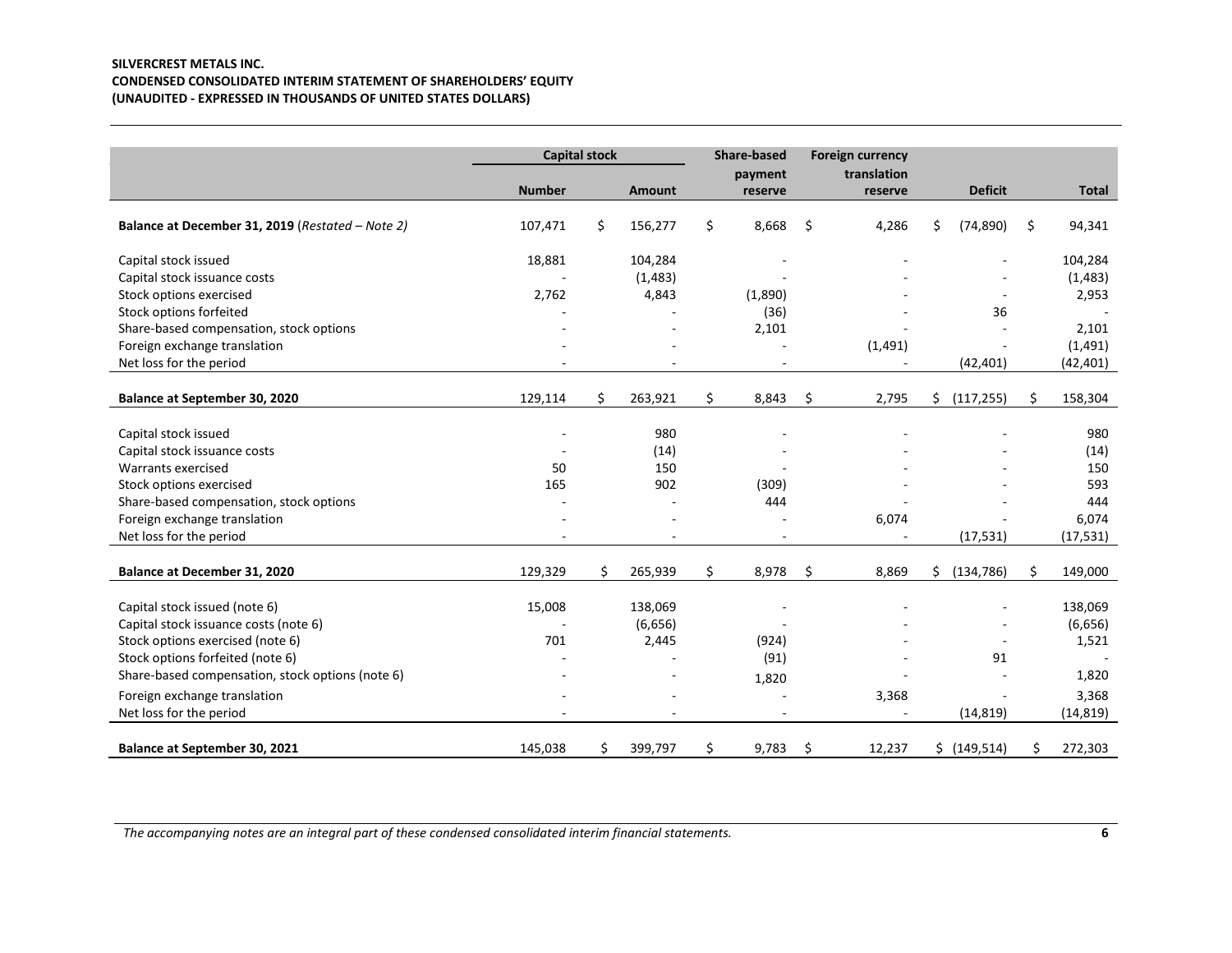# **1. NATURE OF OPERATIONS**

SilverCrest Metals Inc. (the "Company" or "SilverCrest") is a Canadian precious metals exploration and development company headquartered in Vancouver, BC. The Company was incorporated under the Business Corporations Act (British Columbia). The common shares of the Company trade on the Toronto Stock Exchange under the symbol "SIL" and on the NYSE-American under the symbol "SILV". The head office and principal address of the Company is 501-570 Granville Street, Vancouver, BC, Canada, V6C 3P1. The address of the Company's registered and records office is 19th Floor, 885 West Georgia Street, Vancouver, BC, Canada, V6C 3H4.

The Company's primary development asset is the Las Chispas Project, located in Sonora, Mexico.

The Company's business could be adversely affected by the effects of the ongoing outbreak of respiratory illness caused by the novel coronavirus ("COVID-19"). Since early March 2020, significant measures have been implemented in Canada, Mexico, and the rest of the world by governmental authorities in response to COVID-19. The Company cannot accurately predict the impact COVID-19 will have on the ability of third parties to meet their obligations with the Company, including due to uncertainties relating to the ultimate geographic spread of the virus, the severity of the disease, the duration of the outbreak, and the length of travel and quarantine restrictions imposed by governments of affected countries. In particular, the continued spread of the COVID-19 globally could materially and adversely impact the Company's business including without limitation, employee health, limitations on travel, the availability of industry experts and personnel, restrictions on planned drill and exploration programs, restrictions on the construction of the Company's process plant, and other factors that depend on future developments beyond the Company's control. The current circumstances are dynamic and the impacts of COVID-19 on the Company's development and exploration activities, including the impact on the construction schedule of its process plant, cannot be reasonably estimated at this time. The recent increase in COVID-19 cases and variants globally may impact the Company's operations due to additional government mandated shutdowns or closures.

# **2. SIGNIFICANT ACCOUNTING POLICIES**

## **Statement of Compliance**

These condensed consolidated interim financial statements have been prepared in accordance with International Accounting Standard 34 – *Interim Financial Reporting* as issued by the International Accounting Standards Board ("IASB"). These condensed consolidated interim financial statements should be read in conjunction with the Company's consolidated financial statements for the year ended December 31, 2020, which include information necessary or useful to understanding the Company's business and financial statement presentation. In particular, the Company's significant accounting policies and use of judgments and estimates were presented in notes 2 and 3, respectively, of those consolidated financial statements and have been consistently applied in the preparation of these condensed consolidated interim financial statements. During the nine months ended September 30, 2021, the Company adopted certain new accounting standards and amendments (see section, below).

# **Basis of preparation and measurement**

These condensed consolidated interim financial statements have been prepared on a historical cost basis, except for certain financial instruments which are measured at fair value. Additionally, these consolidated financial statements have been prepared using the accrual basis of accounting, except for cash flow information.

These consolidated financial statements were approved for issuance by the Board of Directors on November 11, 2021.

# **Basis of consolidation**

These condensed consolidated interim financial statements incorporate the financial statements of the Company and its subsidiaries, all of which are wholly owned and controlled. Control is achieved when the Company is exposed to variable returns from involvement with an investee and can affect the returns through power over the investee. Control is normally achieved through ownership, directly or indirectly, of more than 50 percent of the voting power. Control can also be achieved through power over more than half of the voting rights by virtue of an agreement with other investors or through the exercise of de facto control. Subsidiaries are included in the consolidated financial results of the Company from the effective date of acquisition of control up to the effective date of loss of control. Intercompany assets, liabilities, equity, income, expenses, and cash flows between the Company and its subsidiaries are eliminated on consolidation.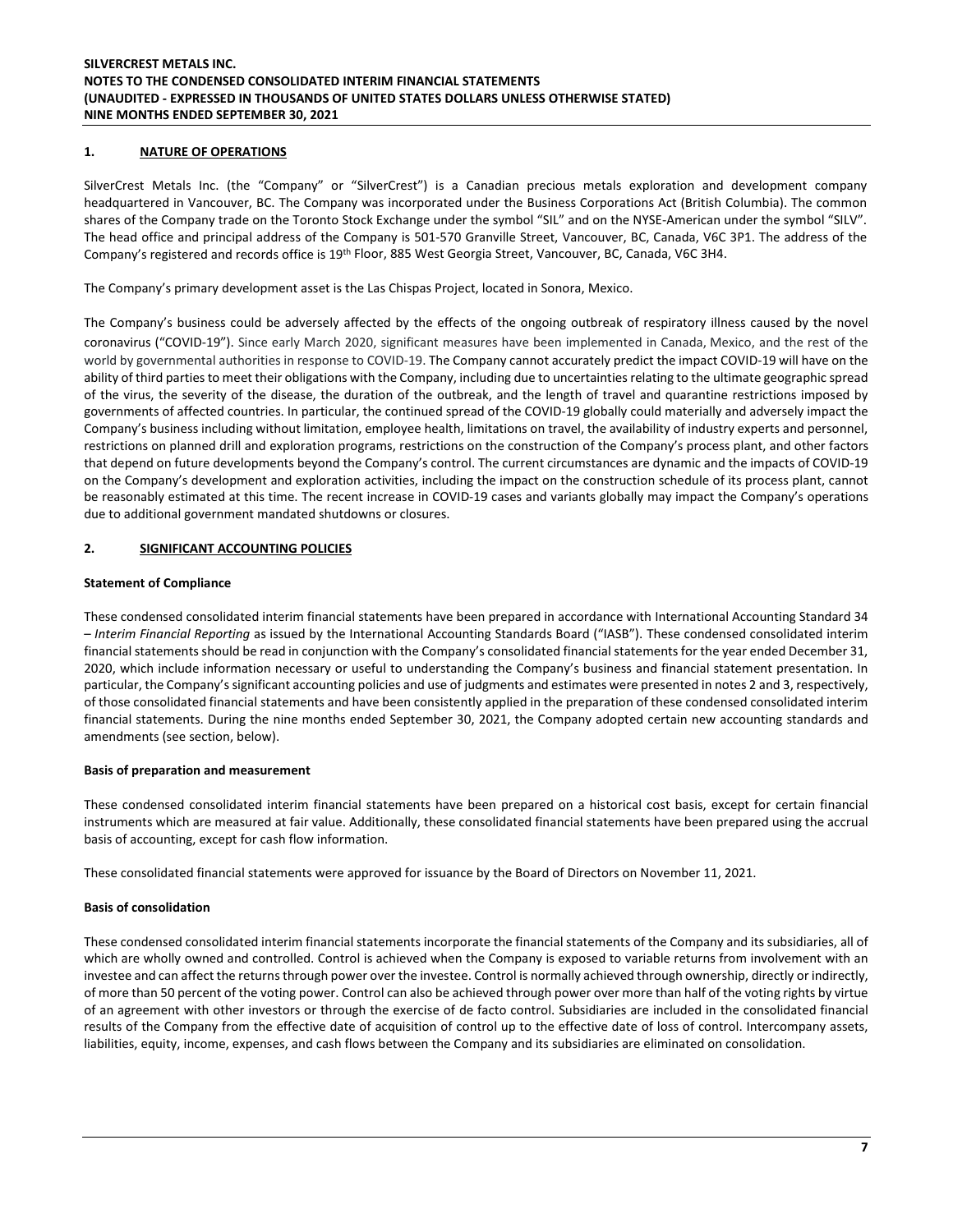# **2. SIGNIFICANT ACCOUNTING POLICIES** (continued)

## **Foreign currency translation – presentation currency**

During 2020, the Company changed its presentation currency to US dollars ("US\$") from Canadian dollars ("C\$"). The Company has determined that this change in presentation currency better reflects the Company's current activities, increases the comparability to peer companies, and enhances the relevance of the financial statements to users. The Company applied the change in presentation currency retrospectively and restated the comparative financial information as if the presentation currency had always been US\$. The Company has restated the amounts previously reported in C\$ to US\$ as detailed below:

#### **Consolidated statement of financial position – as at September 30, 2020**

*C\$ expressed in thousands of C\$*

|                                            | Previously<br>reported in C\$ |            |     | <b>Restated</b><br>US\$ |  |
|--------------------------------------------|-------------------------------|------------|-----|-------------------------|--|
| <b>Assets</b>                              |                               |            |     |                         |  |
| Total current assets                       | C\$                           | 191,712    | \$. | 143,723                 |  |
| Total non-current assets                   |                               | 26,161     |     | 19,612                  |  |
| Total assets                               | C\$                           | 217,873    | \$  | 163,335                 |  |
|                                            |                               |            |     |                         |  |
| <b>Liabilities</b>                         |                               |            |     |                         |  |
| <b>Total current liabilities</b>           | C\$                           | 6,458      | \$  | 4,840                   |  |
| Total non-current liabilities              |                               | 254        |     | 191                     |  |
| <b>Total liabilities</b>                   | C\$                           | 6,712      | \$  | 5,031                   |  |
|                                            |                               |            |     |                         |  |
| Shareholders' equity                       |                               |            |     |                         |  |
| Capital stock                              | C\$                           | 355,496    | \$  | 263,921                 |  |
| Share-based payment reserve                |                               | 11,607     |     | 8,843                   |  |
| Foreign currency translation reserve       |                               |            |     | 2,795                   |  |
| Deficit                                    |                               | (155, 942) |     | (117, 255)              |  |
| Total shareholders' equity                 | C\$                           | 211,161    | Ś.  | 158,304                 |  |
|                                            |                               |            |     |                         |  |
| Total liabilities and shareholders' equity | C\$                           | 217,873    | \$  | 163,335                 |  |

## **Consolidated statement of loss and comprehensive loss – three months ended September 30, 2020**

*C\$ expressed in thousands of C\$*

|                                         |     | <b>Previously</b><br>reported in C\$ |     | Restated<br>US\$ |
|-----------------------------------------|-----|--------------------------------------|-----|------------------|
| <b>Operating expenses</b>               |     |                                      |     |                  |
| Exploration and evaluation expenditures | C\$ | (18, 962)                            | Ś.  | (14, 183)        |
| Depreciation                            |     | (39)                                 |     | (29)             |
| General and administrative expenses     |     | (303)                                |     | (228)            |
| Marketing                               |     | (215)                                |     | (160)            |
| Professional fees                       |     | (277)                                |     | (209)            |
| Remuneration                            |     | (565)                                |     | (425)            |
| Share-based compensation                |     | (308)                                |     | (235)            |
|                                         |     | (20, 669)                            |     | (15, 469)        |
| Other income (expense)                  |     |                                      |     |                  |
| Foreign exchange gain                   |     | (3,622)                              |     | (2,677)          |
| Interest expense                        |     | (11)                                 |     | (8)              |
| Interest income                         |     | 597                                  |     | 447              |
| Loss for the period                     |     | (23, 705)                            |     | (17, 707)        |
|                                         |     |                                      |     |                  |
| Other comprehensive income              |     |                                      |     |                  |
| Foreign currency translation adjustment |     |                                      |     | 2,803            |
| Comprehensive loss for the period       | C\$ | (23, 705)                            | \$. | (14,904)         |
| Basic and diluted loss per common share | C\$ | (0.18)                               | \$  | (0.14)           |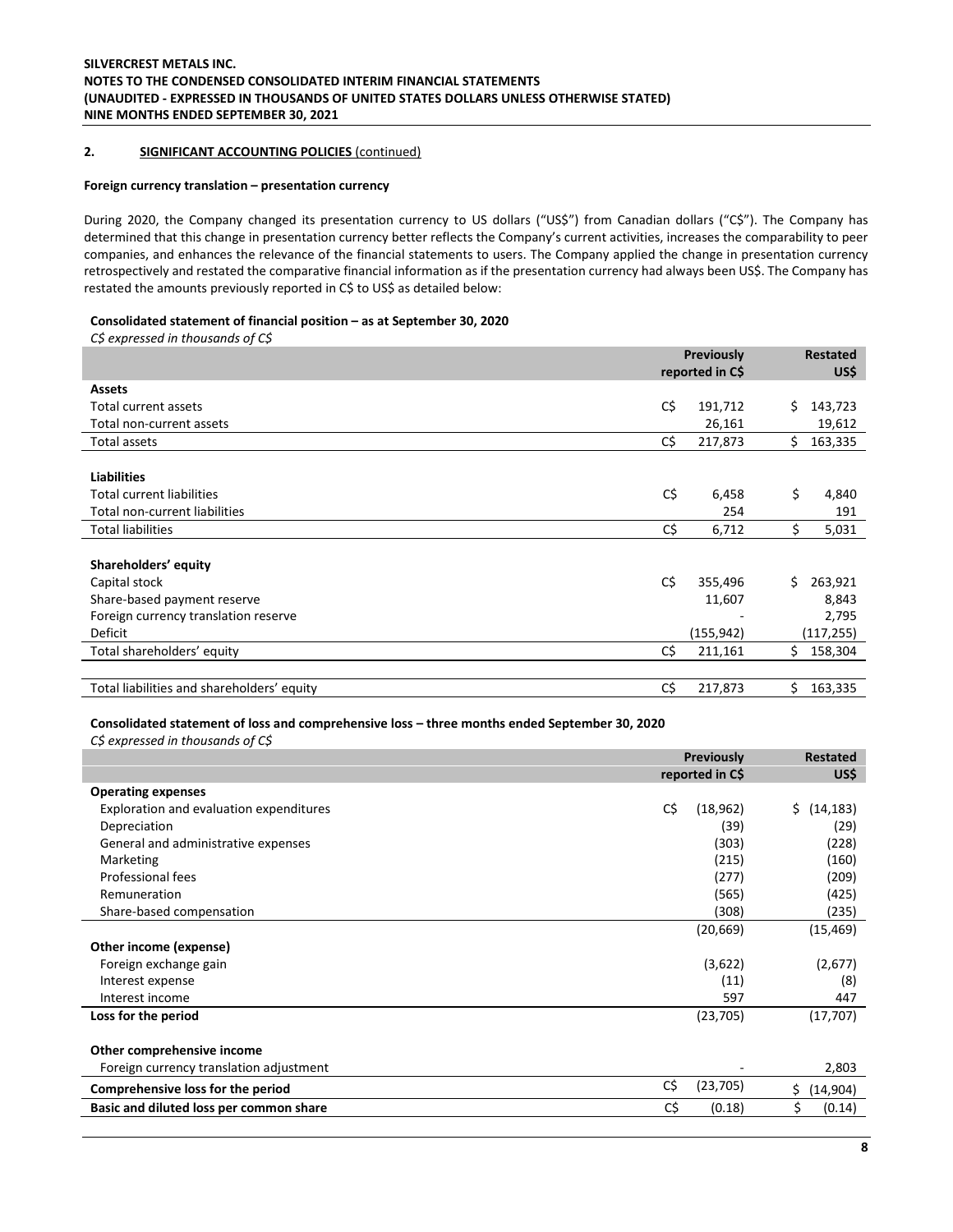## **2. SIGNIFICANT ACCOUNTING POLICIES** (continued)

### **Foreign currency translation – presentation currency** (continued)

#### **Consolidated statement of loss and comprehensive loss – nine months ended September 30, 2020**

*C\$ expressed in thousands of C\$*

|                                                                             | Previously<br>reported in C\$ | <b>Restated</b><br>US\$ |
|-----------------------------------------------------------------------------|-------------------------------|-------------------------|
| <b>Operating expenses</b>                                                   |                               |                         |
| Exploration and evaluation expenditures                                     | C\$<br>(49, 113)              | (36, 270)<br>\$.        |
| Depreciation                                                                | (136)                         | (100)                   |
| General and administrative expenses                                         | (1,029)                       | (759)                   |
| Marketing                                                                   | (378)                         | (279)                   |
| Professional fees                                                           | (972)                         | (718)                   |
| Remuneration                                                                | (1,859)                       | (1, 373)                |
| Share-based compensation                                                    | (1,618)                       | (1,195)                 |
|                                                                             | (55, 105)                     | (40, 694)               |
| Other income (expense)                                                      |                               |                         |
| Foreign exchange gain                                                       | (4,010)                       | (2,961)                 |
| Interest expense                                                            | (36)                          | (27)                    |
| Interest income                                                             | 1,735                         | 1,281                   |
| Loss for the period                                                         | (57, 416)                     | (42, 401)               |
|                                                                             |                               |                         |
| Other comprehensive loss                                                    |                               |                         |
| Foreign currency translation adjustment                                     |                               | (1, 491)                |
| Comprehensive loss for the period                                           | C\$<br>(57, 416)              | \$<br>(43,892)          |
| Basic and diluted loss per common share                                     | C\$<br>(0.47)                 | \$<br>(0.35)            |
|                                                                             |                               |                         |
| Consolidated statement of cash flows – nine months ended September 30, 2020 |                               |                         |
| CS expressed in thousands of CS                                             |                               |                         |

|                                                         |     | Previously<br>reported in C\$ | Restated<br>US\$ |
|---------------------------------------------------------|-----|-------------------------------|------------------|
| Net cash used in operating activities                   | C\$ | (57, 904)                     | (42, 761)        |
| Net cash used in investing activities                   |     | (5, 103)                      | (3,768)          |
| Net cash provided in financing activities               |     | 142,774                       | 105,439          |
| Effect of foreign exchange on cash and cash equivalents |     | (1,859)                       | (2,740)          |
| Change in cash and cash equivalents, during the period  |     | 77.908                        | 56,170           |
| Cash and cash equivalents, beginning of the period      |     | 110,384                       | 84,989           |
| Cash and cash equivalents, end of the period            | C\$ | 188.292                       | 141,159          |

#### **Adoption of new accounting standards and amendments**

The Company adopted *Interest Rate Benchmark Reform – Phase 2: Amendments to IFRS 9, IAS 39, IFRS 4 and IFRS 16* (the "Phase 2 Amendments") effective on January 1, 2021. Interest rate benchmark reform ("Reform") refers to a global reform of interest rate benchmarks, which includes the replacement of some interbank offered rates with alternative benchmark rates.

The Phase 2 Amendments provide a practical expedient requiring the effective interest rate to be adjusted when accounting for changes in the basis for determining the contractual cash flows of financial assets and liabilities that relate directly to the Reform rather than applying modification accounting which might have resulted in a gain or loss. In addition, the Phase 2 Amendments require disclosures to assist users in understanding the effect of the Reform on the Company's financial instruments and risk management strategy. The debt as defined in Note 4 is indexed to London interbank offered rates ("LIBOR") that have not yet transitioned to alternative benchmark rates at the end of the current reporting period.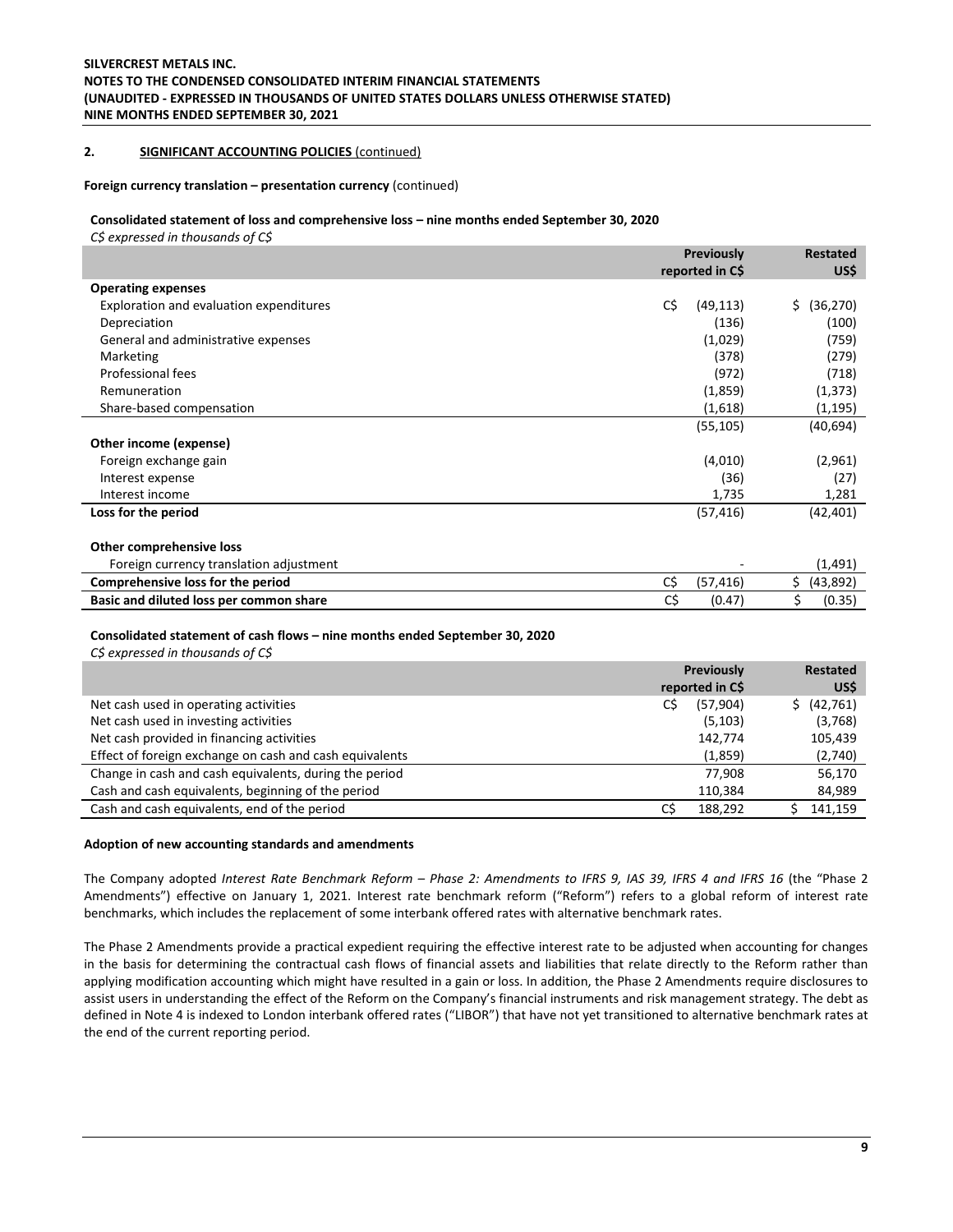# **3. MINERAL PROPERTY, PLANT, AND EQUIPMENT**

|                                        |    | <b>Property and</b><br>equipment |    | <b>Construction</b><br>in progress $(1)$ | <b>Mineral</b><br>property |    | <b>Exploration</b><br>and evaluation<br>assets | <b>Total</b> |
|----------------------------------------|----|----------------------------------|----|------------------------------------------|----------------------------|----|------------------------------------------------|--------------|
| Cost                                   |    |                                  |    |                                          |                            |    |                                                |              |
| At December 31, 2019                   | \$ | 2,471                            | Ś. |                                          | \$                         | \$ | 4,226                                          | \$.<br>6,697 |
| Additions                              |    | 1,808                            |    | 27,071                                   |                            |    | 2,362                                          | 31,241       |
| <b>Transfers</b>                       |    | (232)                            |    | 232                                      | 4,092                      |    | (4,092)                                        |              |
| Effect of foreign currency translation |    | 134                              |    | 1,465                                    | 220                        |    | (8)                                            | 1,811        |
| At December 31, 2020                   |    | 4,181                            |    | 28,768                                   | 4,312                      |    | 2,488                                          | 39,749       |
| <b>Additions</b>                       |    | 6,392                            |    | 53,601                                   | 42,080                     |    |                                                | 102,073      |
| Transfers                              |    | 4,028                            |    | (4,028)                                  |                            |    |                                                |              |
| At September 30, 2021                  | \$ | 14,601                           | \$ | 78,341                                   | \$46,392                   | \$ | 2,488                                          | \$141,822    |
| <b>Accumulated depreciation</b>        |    |                                  |    |                                          |                            |    |                                                |              |
| At December 31, 2019                   | \$ | (317)                            | \$ |                                          | \$                         | \$ |                                                | Ś.<br>(317)  |
| Depreciation for the year              |    | (395)                            |    |                                          |                            |    |                                                | (395)        |
| Effect of foreign currency translation |    | (28)                             |    |                                          |                            |    |                                                | (28)         |
| At December 31, 2020                   |    | (740)                            |    |                                          |                            |    |                                                | (740)        |
| Depreciation for the period            |    | (969)                            |    | $\overline{\phantom{a}}$                 |                            |    |                                                | (969)        |
| At September 30, 2021                  | Ś. | (1,709)                          | Ś. | $\overline{\phantom{a}}$                 | Ś.<br>٠                    | Ś. | $\blacksquare$                                 | \$ (1,709)   |
|                                        |    |                                  |    |                                          |                            |    |                                                |              |
| <b>Carrying amounts</b>                |    |                                  |    |                                          |                            |    |                                                |              |
| At December 31, 2020                   |    | 3,441                            | \$ | 28,768                                   | \$4,312                    | \$ | 2,488                                          | \$39,009     |
| At September 30, 2021                  | \$ | 12,892                           | \$ | 78,341                                   | \$46,392                   | \$ | 2,488                                          | \$140,113    |

Effective December 29, 2020, the Company determined that the technical feasibility and commercial viability of the Las Chispas Project had been demonstrated based on the substantial amount of work that had been completed on the Las Chispas Feasibility Study, at that time. The Company received the approval of the Board of Directors to enter into an engineering, procurement, and construction ("EPC") agreement to commence the construction of the process plant. Accordingly, the Company transferred the capitalized costs of the Las Chispas Project from exploration and evaluation assets to mineral property and began to capitalize development costs.

On December 31, 2020, the Company's subsidiary entered into the EPC agreement with Ausenco Engineering Canada Inc. and its affiliate ("Ausenco") to construct a 1,250 tonne per day process plant at Las Chispas. The EPC agreement has a fixed price of \$76,455 and at September 30, 2021, the Company had incurred \$65,920 in milestone payments (December 31, 2020 – \$23,151) which were recorded as construction in progress.

At September 30, 2021, the Company had committed to incur an additional \$15,187 (note 8), including \$10,535 to Ausenco, of costs related to construction in progress.

# **4. DEBT**

On December 31, 2020, the Company's subsidiary entered into a credit agreement for a secured project financing facility (the "facility") for the Las Chispas Project of up to \$120,000. The Company drew \$30,000 on December 31, 2020, as required, and made a second drawdown of \$30,000 on August 31, 2021. The remaining \$60,000 is available until August 31, 2022, if the Company draws an additional \$30,000 for a total of \$90,000 by December 31, 2021.

All amounts borrowed under the facility are due on December 31, 2024. The Company may voluntarily prepay amounts borrowed under the facility but would incur fees of 4.0%, 3.0%, or 1.5% if prepaid before December 31, 2021, December 31, 2023, and December 31, 2024, respectively.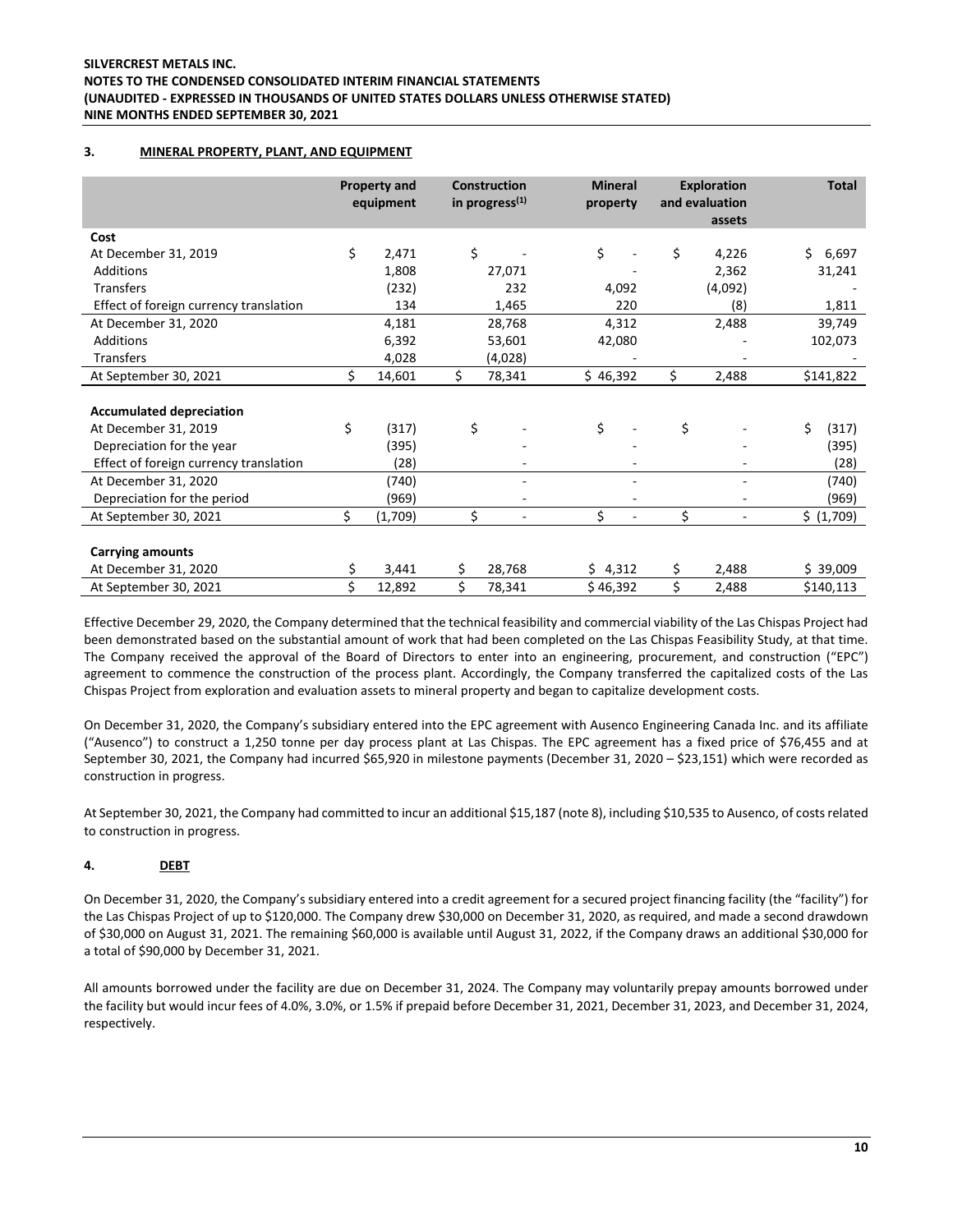# **4. DEBT** (continued)

Amounts borrowed under the facility incur interest at a rate of 6.95% per annum plus the greater of either 3-month LIBOR (or agreed upon equivalent) or 1.5%. Interest is payable quarterly, and the Company has the option to defer interest payments until after the availability period which, subject to the draw-down schedule noted above, is December 31, 2020 to August 31, 2022. During the nine months ended September 30, 2021, the Company did not exercise its option to defer interest payments and made interest payments of \$2,134.

In August 2020, the IASB issued *Interest Rate Benchmark Reform – Phase 2*, which amends *IFRS 9 – Financial Instruments*, and addresses how to account for changes in contractual cash flows that may result due to the transition from LIBOR to alternative interest rate benchmarks. At September 30, 2021, the Company and the lender had not agreed upon an equivalent benchmark to 3-month LIBOR. However, once a new benchmark is agreed, the Company may be required to re-estimate the contractual cash flows based on a new effective interest rate which could result in an adjustment to the carrying value of the debt.

All debts under the facility are guaranteed by the Company and its subsidiaries and secured by the assets of the Company and pledges of the securities of the Company's subsidiaries. In connection with the facility, the Company must also maintain a certain working capital ratio and adhere to other non-financial covenants. As at September 30, 2021, the Company was in compliance with these covenants.

The debt has been recorded at amortized cost, net of transaction costs, and will be accreted to face value over the life of the debt using the effective interest rate method. During the nine months ended September 30, 2021, interest cost recorded on the facility of \$2,303 had been capitalized to mineral property and construction in progress.

The Company paid a 3% arrangement fee of \$3,600 on December 31, 2020 of which \$900 was recorded as a transaction cost and \$2,700 was recorded as a prepaid expense, in proportion to the amount of debt drawn on the facility. The Company also incurred \$531 in related transaction costs of which \$133 was recorded as a transaction cost and \$398 was recorded as a prepaid expense (on the same pro rata basis). During the nine months ended September 30, 2021, the Company recorded transaction costs of \$1,033 in proportion to the amount of debt drawn on the facility.

A summary of debt transactions is as follows:

|                                                                       | <b>September 30, 2021</b> | December 31, 2020 |
|-----------------------------------------------------------------------|---------------------------|-------------------|
| Balance, beginning of period                                          | 28,967                    |                   |
| Drawdown                                                              | 30,000                    | 30,000            |
| Interest expense capitalized to mineral property, plant and equipment | 2,303                     |                   |
| Interest payment                                                      | (2, 134)                  |                   |
| <b>Transaction costs</b>                                              | (1,033)                   | (1,033)           |
| Balance, end of period                                                | 58,103                    | 28,967            |

# **5. RELATED PARTY TRANSACTIONS**

#### **Professional fees**

During the nine months ended September 30, 2021 and 2020, the Company had the following transactions with Koffman Kalef LLP, a law firm of which the Company's Corporate Secretary is a partner.

|                                                  | Nine months ended<br><b>September 30, 2021</b> | Nine months ended<br>September 30, 2020 |
|--------------------------------------------------|------------------------------------------------|-----------------------------------------|
| Professional fees - expense                      | 94                                             | 271                                     |
| Professional fees - capital stock issuance costs | 126                                            | 112                                     |
|                                                  |                                                |                                         |
|                                                  | September 30, 2021                             | December 31, 2020                       |
| Payable to Koffman Kalef LLP                     |                                                |                                         |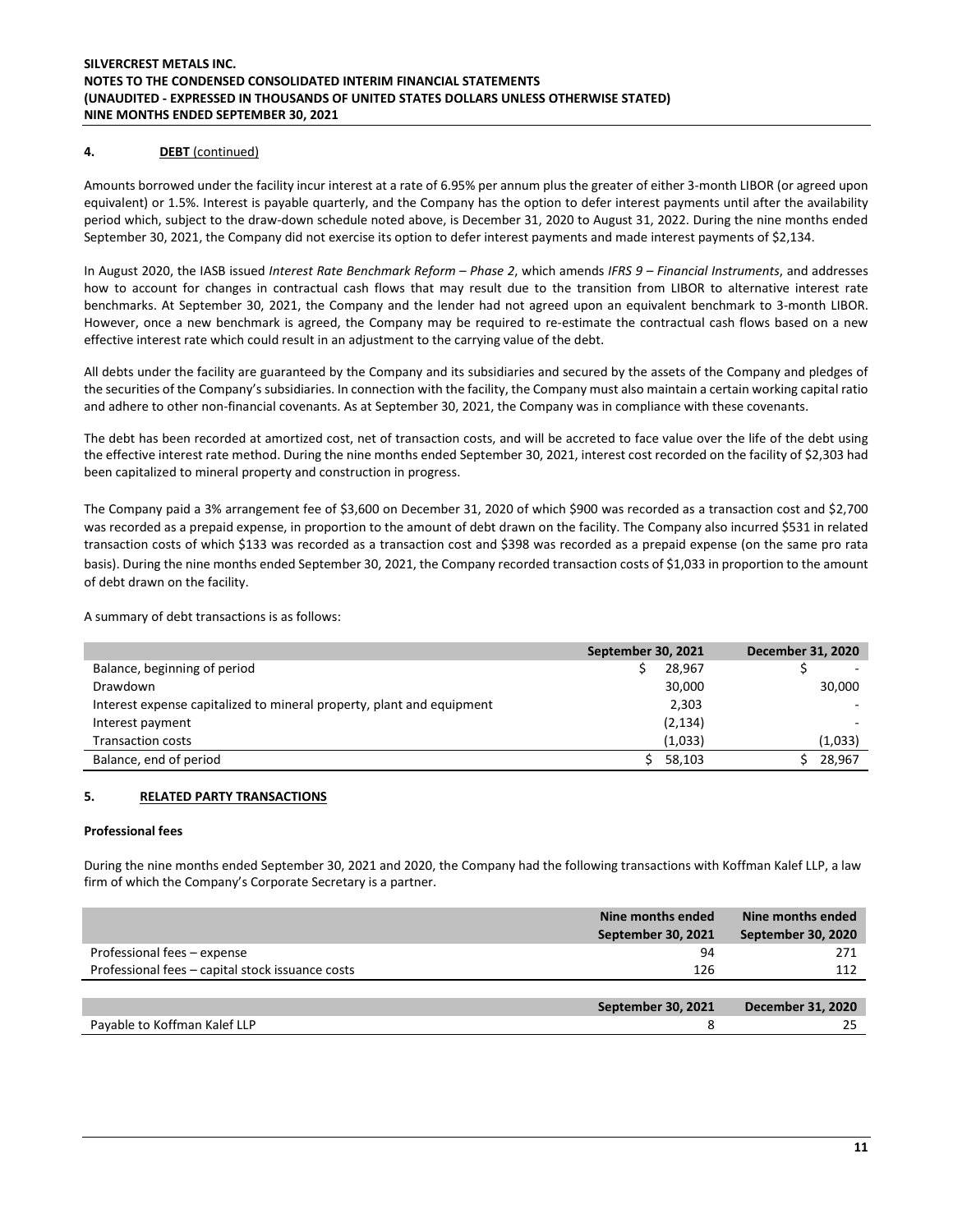# **5. RELATED PARTY TRANSACTIONS** (continued)

#### **Key management compensation**

The Company's key management personnel have authority and responsibility for planning, directing, and controlling the activities of the Company and include the Company's Chief Executive Officer ("CEO"), President, Chief Financial Officer ("CFO"), Chief Operating Officer ("COO"), and directors. Key management personnel compensation is summarized as follows:

|                                        |                                              |     | <b>Expensed</b>     |       |                                                      |     |    |              |
|----------------------------------------|----------------------------------------------|-----|---------------------|-------|------------------------------------------------------|-----|----|--------------|
|                                        | Mineral property,<br>plant, and<br>equipment |     | <b>Remuneration</b> |       | <b>Exploration and</b><br>evaluation<br>expenditures |     |    | <b>Total</b> |
| Nine months ended September 30, 2021   |                                              |     |                     |       |                                                      |     |    |              |
| Management fees $(1)$                  | \$                                           | 143 | \$                  | 71    | \$                                                   | 76  | \$ | 290          |
| Management remuneration <sup>(2)</sup> |                                              | 269 |                     | 352   |                                                      | 9   |    | 630          |
| Director fees                          |                                              |     |                     | 211   |                                                      |     |    | 211          |
| Share-based compensation               |                                              | 295 |                     | 377   |                                                      | 65  |    | 737          |
|                                        |                                              | 707 | \$                  | 1,011 |                                                      | 150 | Ŝ. | 1,868        |
| Nine months ended September 30, 2020   |                                              |     |                     |       |                                                      |     |    |              |
| Management fees <sup>(1)</sup>         | \$                                           |     | \$                  | 111   | \$                                                   | 116 | Ś. | 227          |
| Management remuneration $(2)$          |                                              |     |                     | 304   |                                                      | 182 |    | 486          |
| Director fees                          |                                              |     |                     | 124   |                                                      |     |    | 124          |
| Share-based compensation               |                                              |     |                     | 882   |                                                      | 385 |    | 1,267        |
|                                        |                                              |     | Ś.                  | 1,421 |                                                      | 683 |    | 2,104        |

(1) Total management fees and short-term benefits were paid to a company controlled by the CEO.

(2) Remuneration and short-term benefits were paid to the President, CFO, and COO.

# **Other transactions**

The Company has an employee providing technical services, who is an immediate family member of the CEO. During the nine months ended September 30, 2021 and 2020, the Company recorded the following for this employee:

|                                      | <b>Expensed</b>                             |                          |    |                                                                      |    |     |    |              |
|--------------------------------------|---------------------------------------------|--------------------------|----|----------------------------------------------------------------------|----|-----|----|--------------|
|                                      | Mineral property,<br>plant and<br>equipment |                          |    | <b>Exploration and</b><br>evaluation<br>expenditures<br>Remuneration |    |     |    | <b>Total</b> |
| Nine months ended September 30, 2021 |                                             |                          |    |                                                                      |    |     |    |              |
| Remuneration                         |                                             | 49                       | \$ | 19                                                                   | \$ | 27  | \$ | 95           |
| Share-based compensation             |                                             | 29                       |    | 11                                                                   |    | 16  |    | 56           |
|                                      |                                             | 78                       |    | 30                                                                   |    | 43  |    | 151          |
| Nine months ended September 30, 2020 |                                             |                          |    |                                                                      |    |     |    |              |
| Remuneration                         |                                             | $\overline{\phantom{0}}$ | \$ | 4                                                                    |    | 84  | Ś  | 88           |
| Share-based compensation             |                                             |                          |    | 4                                                                    |    | 69  |    | 73           |
|                                      |                                             |                          |    | 8                                                                    |    | 153 |    | 161          |

● The Company recorded a loan receivable due from an officer of the Company. The loan accrues interest at a rate of 2% per annum and is due December 31, 2021. The loan receivable balance is as follows:

|                 | September 30, 2021 December 31, 2020 |
|-----------------|--------------------------------------|
| Loan receivable |                                      |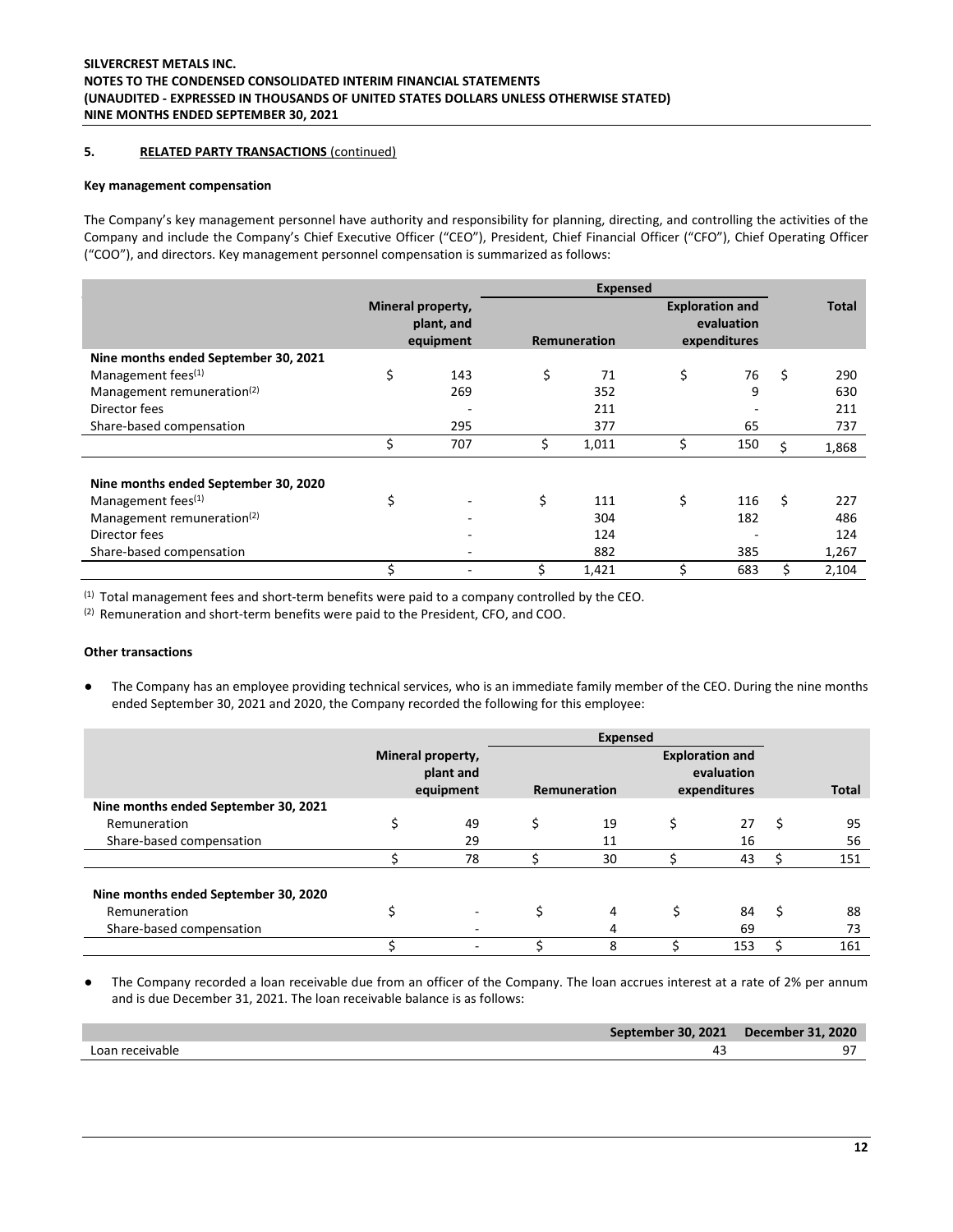## **5. RELATED PARTY TRANSACTIONS** (continued)

#### **Other transactions (continued)**

The Company has an allocation of costs agreement with Goldsource Mines Inc. ("Goldsource"), a company related by common directors and officers, whereby the Company shares salaries, administrative services, and other expenses. Amounts allocated to Goldsource are due at the end of each fiscal quarter and accrue interest at a rate of 1% per month, if in arrears for greater than 30 days. During the nine months ended September 30, 2021 and 2020, the following transactions occurred:

|                               | Nine months ended<br>September 30, 2021 | Nine months ended<br>September 30, 2020 |
|-------------------------------|-----------------------------------------|-----------------------------------------|
| Costs allocated to Goldsource | 76                                      | 79                                      |
|                               | September 30, 2021                      | December 31, 2020                       |
| Receivable from Goldsource    | 33                                      | 26                                      |

## **6. CAPITAL STOCK**

#### **Authorized shares**

The Company's authorized capital stock consists of an unlimited number of common shares and an unlimited number of preferred shares without nominal or par value.

#### **Issued and outstanding**

As of September 30, 2021, the Company had 145,037,964 common shares and no preferred shares outstanding.

*Nine months ended September 30, 2021*

In February 2021, the Company completed a prospectus offering of 15,007,500 common shares at a price of US\$9.20 per common share for gross proceeds of \$138,069. The Company incurred \$6,656 of related capital stock issue costs.

The Company also issued 700,833 common shares at prices ranging from C\$1.88 per share to C\$8.24 per share for gross proceeds of \$1,521 upon the exercise of stock options.

#### *Year ended December 31, 2020*

The Company completed private placements for a total of 18,881,366 common shares at prices ranging from C\$7.28 to C\$7.50 per common share for total gross proceeds of \$105,264. The Company incurred \$1,497 of related capital stock issue costs.

The Company also issued 2,927,250 common shares at prices ranging from C\$0.16 to C\$8.24 per common share for gross proceeds of \$3,546 upon the exercise of stock options and 50,000 common shares at a price of C\$4.03 per common share upon the exercise of warrants for gross proceeds of \$150. Accordingly, the Company reallocated \$2,199 from reserves to capital stock.

#### **Stock options**

During the nine months ended September 30, 2021, the Company amended its Stock Option Plan to a "rolling 5.5%" plan which authorizes the grant of stock options to directors, officers, employees, and consultants, enabling them to acquire common shares of the Company to a maximum of 5.5% (previously 10.0%) of the then issued and outstanding common shares. The exercise price of any option is the market price of the Company's stock as at the date of the grant. The options can be granted for a maximum term of ten years with vesting determined by the Board of Directors.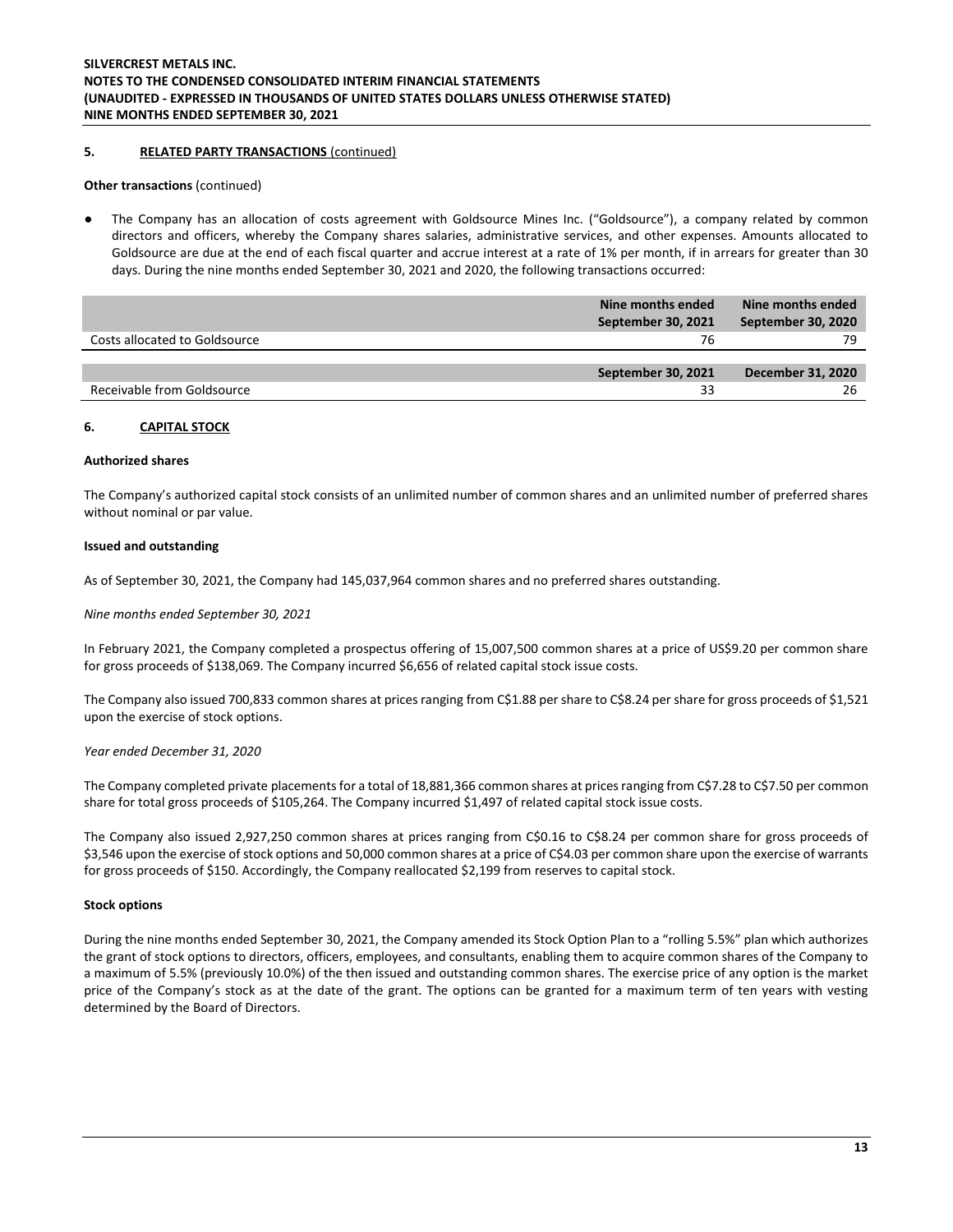# **6. CAPITAL STOCK** (continued)

#### **Stock options** (continued)

A summary of the Company's stock option transactions during the period (year) is as follows:

|                                         | Nine months ended September 30, 2021 |                         | Year ended December 31, 2020 |  |                       |
|-----------------------------------------|--------------------------------------|-------------------------|------------------------------|--|-----------------------|
|                                         | Number of                            | <b>Weighted average</b> | Number of                    |  | Weighted average      |
|                                         | options                              | exercised price (C\$)   | options                      |  | exercised price (C\$) |
| Outstanding, beginning of period (year) | 6,031,500                            | 4.55                    | 8,758,750                    |  | 3.38                  |
| Granted                                 | 908,500                              | 10.77                   | 225.000                      |  | 12.25                 |
| Exercised*                              | (700,833)                            | 2.72                    | (2,927,250)                  |  | 1.63                  |
| Forfeited                               | (53, 667)                            | 8.58                    | (25,000)                     |  | 8.21                  |
| Outstanding, end of period (year)       | 6,185,500                            | 5.63                    | 6,031,500                    |  | 4.55                  |

\*During the nine months ended September 30, 2021, the weighted average market value of the Company's shares at the dates of exercise was C\$11.22 (December 31, 2020 – C\$11.25).

During the nine months ended September 30, 2021, the Company granted 908,500 stock options to officers, employees, and contractors with exercise prices ranging from C\$9.97 to C\$10.87 and expiring five years from the grant date. These options vest over a 3-year period with 1/3 of the options vesting after each of one year, two years, and three years after the grant date, respectively.

During 2020, the Company granted 225,000 stock options to directors, officers, and employees with exercise prices ranging from C\$11.22 to C\$12.63 per share and expiring five years from the grant date. These options vest over a 3-year period with 33% vesting after each of one year, two years, and three years after the grant date, respectively.

Stock options outstanding and exercisable as of September 30, 2021 are as follows:

|                    |    |                       | <b>Options outstanding</b> |                       | <b>Options exercisable</b> |
|--------------------|----|-----------------------|----------------------------|-----------------------|----------------------------|
|                    |    |                       | <b>Number of shares</b>    | <b>Remaining life</b> | <b>Number of shares</b>    |
| <b>Expiry date</b> |    | <b>Exercise price</b> | issuable on exercise       | (years)               | issuable on exercise       |
| December 9, 2021   | \$ | 2.30                  | 550,000                    | 0.19                  | 550,000                    |
| August 4, 2022     |    | 1.88                  | 402,500                    | 0.84                  | 402,500                    |
| January 2, 2023    |    | 1.84                  | 350,000                    | 1.26                  | 350,000                    |
| January 4, 2023    |    | 1.94                  | 570,000                    | 1.26                  | 570,000                    |
| November 13, 2023  |    | 3.30                  | 200,000                    | 2.12                  | 200,000                    |
| December 14, 2023  |    | 3.24                  | 1,235,000                  | 2.21                  | 1,235,000                  |
| May 30, 2024       |    | 4.54                  | 122,750                    | 2.67                  | 122,750                    |
| September 4, 2024  |    | 8.21                  | 855,000                    | 2.93                  | 855,000                    |
| October 17, 2024   |    | 7.89                  | 7,500                      | 3.05                  | 7,500                      |
| December 19, 2024  |    | 8.24                  | 766,250                    | 3.22                  | 250,417                    |
| September 14, 2025 |    | 12.53                 | 150,000                    | 3.96                  | 50,000                     |
| November 11, 2025  | \$ | 12.63                 | 25,000                     | 4.12                  |                            |
| December 7, 2025   | \$ | 11.22                 | 50,000                     | 4.19                  |                            |
| February 25, 2026  | \$ | 10.87                 | 749,000                    | 4.41                  |                            |
| July 26, 2026      |    | 9.97                  | 100,000                    | 4.82                  |                            |
| August 3, 2026     | Ś  | 10.80                 | 52,500                     | 4.84                  |                            |
|                    |    |                       | 6,185,500                  |                       | 4,593,167                  |

The weighted average remaining life of options outstanding is 2.43 years.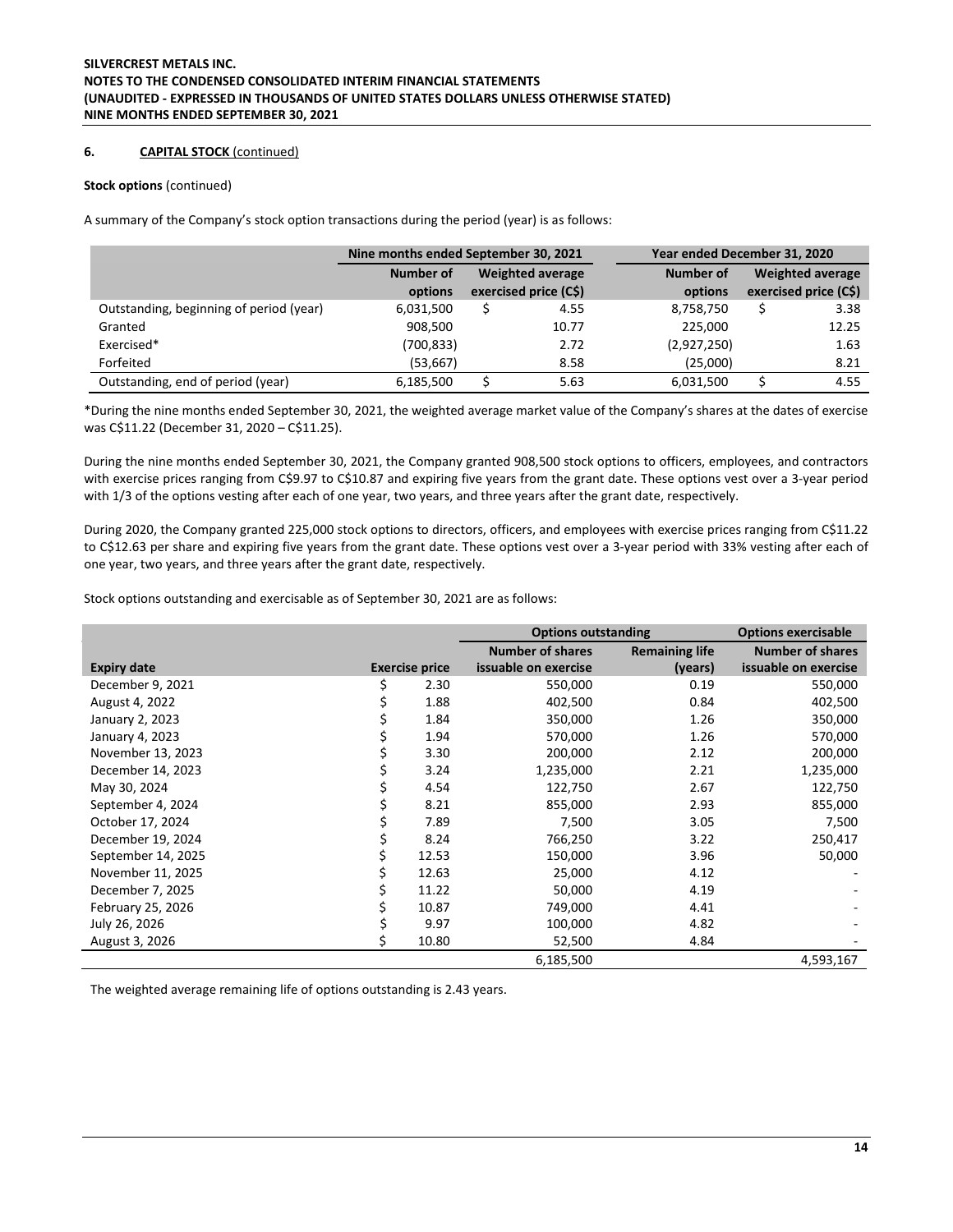# **6. CAPITAL STOCK** (continued)

### **Share-based compensation**

The fair value of options granted during period (year) was estimated using the Black-Scholes Option Pricing Model using the following weighted average assumptions:

|                              | Nine months ended<br><b>September 30, 2021</b> |       | Year ended<br><b>December 31, 2020</b> |
|------------------------------|------------------------------------------------|-------|----------------------------------------|
| Expected option life (years) |                                                | 3.52  | 3.56                                   |
| <b>Expected volatility</b>   | 54.47%                                         |       | 54.09%                                 |
| Expected dividend yield      |                                                | ۰     |                                        |
| Risk-free interest rate      |                                                | 0.44% | 0.34%                                  |
| Expected forfeiture rate     |                                                | 1.00% | 1.00%                                  |
| Fair value per option (C\$)  |                                                | 4.20  | 4.76                                   |
| Total fair value             | c                                              | 3.049 | 798                                    |

A summary of the Company's share-based compensation for options vested during the period (year) is as follows:

|                                                           |    | Nine months ended<br>September 30, 2021 | Year ended<br><b>December 31, 2020</b> |
|-----------------------------------------------------------|----|-----------------------------------------|----------------------------------------|
| Options granted during 2019                               |    |                                         |                                        |
| Share-based compensation expense                          | \$ | 181                                     | \$<br>1,207                            |
| Exploration and evaluation expenditures                   |    | 54                                      | 1,224                                  |
| Mineral property, plant, and equipment                    |    | 228                                     |                                        |
|                                                           |    | 463                                     | 2,431                                  |
| Options granted during 2020                               |    |                                         |                                        |
| Share-based compensation expense                          |    | 242                                     | 78                                     |
| Exploration and evaluation expenditures                   |    | 36                                      | 36                                     |
| Mineral property, plant, and equipment                    |    | 104                                     |                                        |
|                                                           |    | 382                                     | 114                                    |
| Options granted during 2021                               |    |                                         |                                        |
| Share-based compensation expense                          |    | 302                                     |                                        |
| Exploration and evaluation expenditures                   |    | 96                                      |                                        |
| Mineral property, plant, and equipment                    |    | 577                                     |                                        |
|                                                           |    | 975                                     |                                        |
| Subtotal, share-based compensation expense                |    | 725                                     | 1,285                                  |
| Subtotal, exploration and evaluation expenditures         |    | 186                                     | 1,260                                  |
| Subtotal, mineral property, plant, and equipment (note 3) |    | 909                                     |                                        |
| Total share-based compensation on vested options          | Ś. | 1,820                                   | \$<br>2,545                            |

#### **Share-based payment reserve**

The share-based payment reserve records items recognized as share-based compensation and the fair value of private placement warrants issued based on the residual method. At the time that stock options or warrants are exercised, the corresponding amount is reallocated to share capital or, if cancelled or expired, the corresponding amount is reallocated to deficit.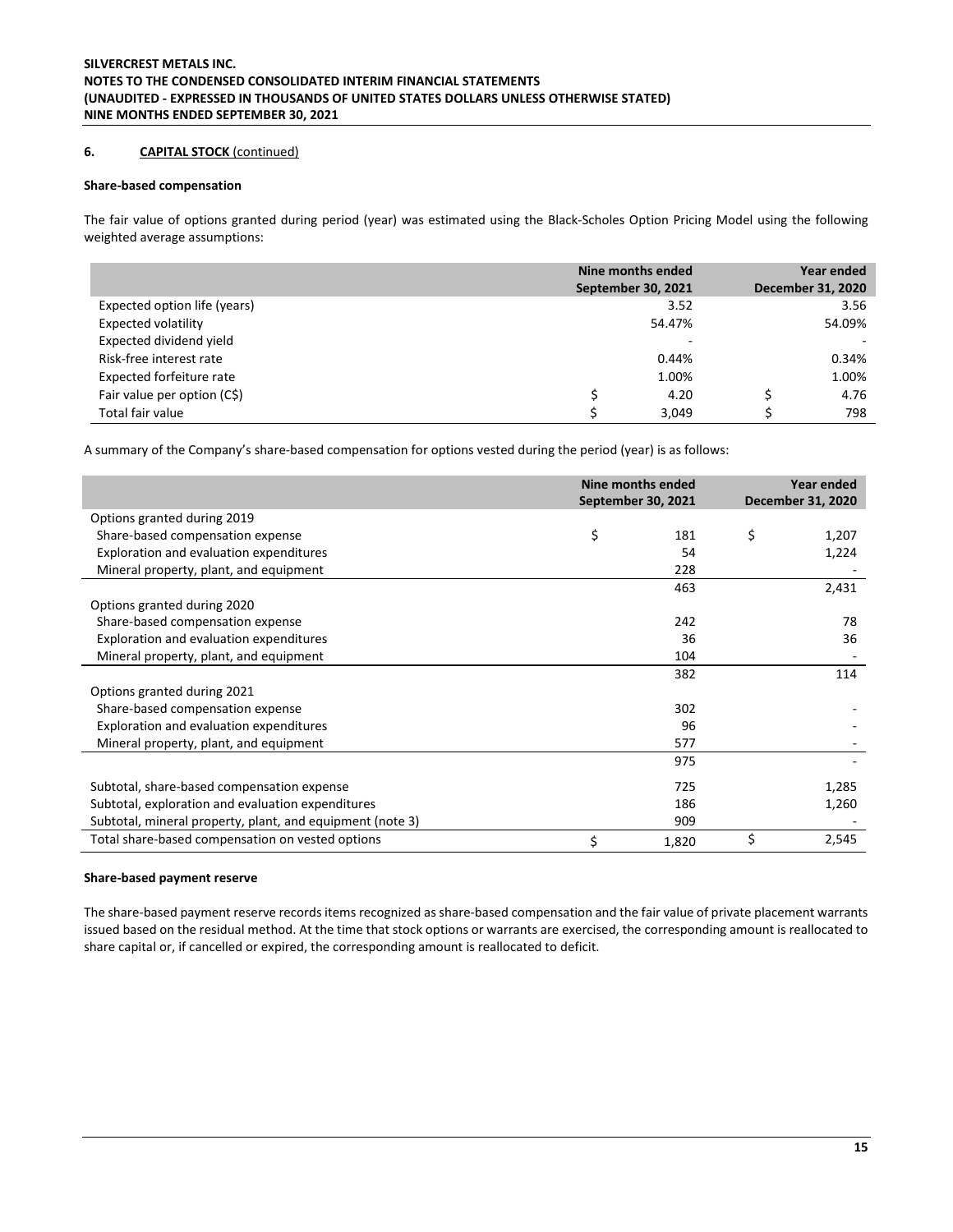## **6. CAPITAL STOCK** (continued)

#### **Share-based payment reserve** (continued)

A summary of share-based payment reserve transactions is as follows:

|                                                       | Nine months ended | Year ended                |  |                   |
|-------------------------------------------------------|-------------------|---------------------------|--|-------------------|
|                                                       |                   | <b>September 30, 2021</b> |  | December 31, 2020 |
| Balance, beginning of period (year)                   |                   | 8.978                     |  | 8,668             |
| Share-based compensation, stock options               |                   | 1,820                     |  | 2,545             |
| Stock options exercised, reallocated to capital stock |                   | (924)                     |  | (2, 199)          |
| Stock options forfeited, reallocated to deficit       |                   | (91)                      |  | (36)              |
| Balance, end of period (year)                         |                   | 9.783                     |  | 8.978             |

## **Deferred share units**

During 2019, the Board of Directors approved a cash-settled Deferred Share Unit ("DSU") plan. Each DSU entitles the holder to receive cash equal to the current market value of the equivalent number of common shares of the Company. DSUs vest immediately and become payable upon the retirement of the holder. The share-based compensation expense related to the DSUs is calculated using the fair value method based on the market price of the Company's shares at the end of each reporting period. As DSUs are cash settled, the Company records a corresponding liability in accounts payable and accrued liabilities. DSUs issued prior to June 15, 2021 will remain in effect but no further DSUs may be awarded under the DSU plan as the Company adopted a new Share Unit Plan (see below).

During the nine months ended September 30, 2021, the Company issued a total of 57,000 DSUs to directors of the Company. Whereas, during 2020, the Company issued 6,000 DSUs to a director upon their appointment to the Board.

As of September 30, 2021, the market value of the Company's common shares was C\$8.85 (December 31, 2020 – C\$14.19). Accordingly, during the nine months ended September 30, 2021, the Company recorded share-based compensation expense of \$260 (December 31, 2020 – \$176), including an expense of \$403 from DSUs granted during the nine months ended September 30, 2021 offset by a recovery of \$143 from DSUs previously granted. At September 30, 2021, the Company recorded an accrued liability of \$629 (December 31, 2020 – \$373) for DSUs.

The following table summarizes the change in the accrued DSU liability:

|                                        | Nine months ended         | Year ended |                   |  |
|----------------------------------------|---------------------------|------------|-------------------|--|
|                                        | <b>September 30, 2021</b> |            | December 31, 2020 |  |
| Outstanding, beginning of period       | 373                       |            | 186               |  |
| Change in accrued DSU liability        | 260                       |            | 176               |  |
| Effect of foreign currency translation | (4)                       |            |                   |  |
| Outstanding, end of period             | 629                       |            | 373               |  |

#### **Share Unit Plan**

On June 15, 2021, the shareholders of the Company approved the adoption of a new Equity Share Unit Plan for the Company (the "SU Plan") pursuant to which the Company may grant restricted share units ("RSUs"), performance share units ("PSUs") and DSUs. The SU Plan provides for up to 1.5% of the outstanding common shares of the Company from time to time to be issuable to settle share units granted under the SU Plan. With the implementation of the SU Plan, the Company's former cash-settled DSU plan is being phased out and no new awards of DSUs will be granted under that plan. During the nine months ended September 30, 2021, the Company had not issued any share units under the SU plan.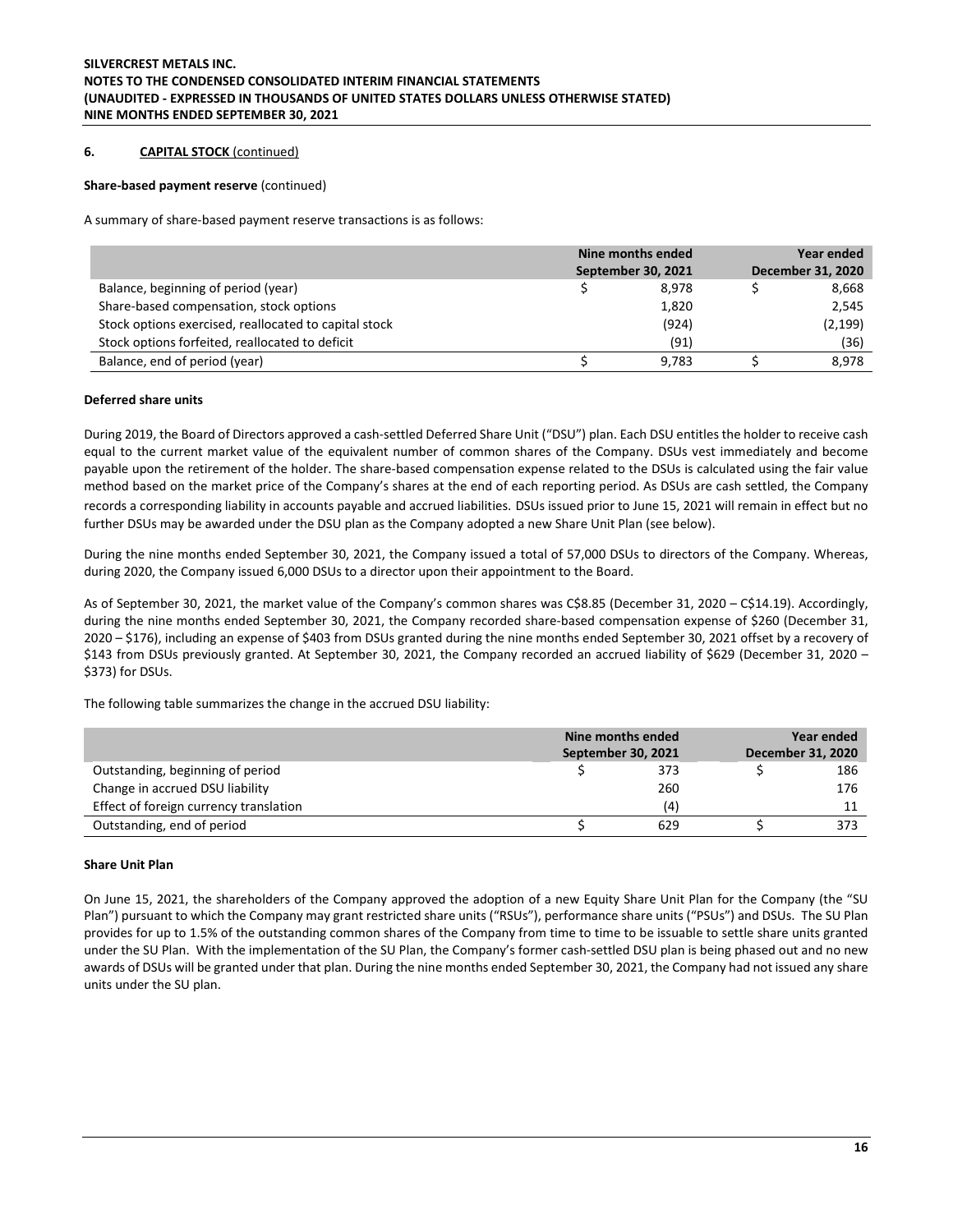# **7. SEGMENTED INFORMATION**

The Company operates in one reportable segment, being the acquisition, exploration, and development of mineral property interests in Mexico.

Geographical segmented information is presented as follows:

|                                                              | Canada         | <b>Mexico</b> | <b>Total</b>  |
|--------------------------------------------------------------|----------------|---------------|---------------|
| Comprehensive income (loss)                                  |                |               |               |
| Nine months ended September 30, 2021                         |                |               |               |
| (Income) loss and comprehensive (income) loss for the period | \$<br>(5, 180) | \$<br>19,999  | \$<br>14,819  |
| Nine months ended September 30, 2020                         |                |               |               |
| Loss and comprehensive loss for the period                   | \$<br>8,310    | \$<br>34,091  | \$<br>42,401  |
| Non-current assets and liabilities                           |                |               |               |
| September 30, 2021                                           |                |               |               |
| Value-added taxes receivable                                 |                | 14,174        | 14,174        |
| Deposits                                                     | 73             |               | 73            |
| Mineral property, plant and equipment                        | 208            | \$<br>139,905 | \$<br>140,113 |
| December 31, 2020                                            |                |               |               |
| Value-added taxes receivable                                 |                | 12,198        | \$<br>12,198  |
| Deposits                                                     | 73             |               | 73            |
| Mineral property, plant and equipment                        | 292            | 38,717        | 39,009        |

# **8. FINANCIAL INSTRUMENTS AND FAIR VALUE MEASUREMENTS**

The Company is exposed to various financial instrument risks and assesses the impact and likelihood of this exposure. These risks include liquidity, foreign currency, and credit and interest rate risks. Where material, these risks are reviewed and monitored by the Board of Directors.

# **Liquidity risk**

Liquidity risk is the risk that the Company will not be able to meet its financial obligations as they fall due. The Company has in place a planning and budgeting process to help determine the funds required to ensure the Company has the appropriate liquidity to meet its operating and growth objectives. The Company's cash and cash equivalents are invested in business accounts with quality financial institutions and are available on demand to fund the Company's operations.

The Company enters into contracts that give rise to commitments in the normal course of business. The following table summarizes the remaining contractual maturities of the Company's financial liabilities, operating and capital commitments, shown in contractual undiscounted cash flows, at September 30, 2021:

|                                          | Less than 1 | Between $1 - 3$ |  | Between $4-5$ |  | After 5 years            |  | <b>Total</b> |
|------------------------------------------|-------------|-----------------|--|---------------|--|--------------------------|--|--------------|
|                                          | year        | years           |  | <b>vears</b>  |  |                          |  |              |
| Accounts payable and accrued liabilities | 30.444      | $\sim$          |  | $\sim$        |  | ٠                        |  | 30,444       |
| <b>EPC</b>                               | 10,535      | -               |  | -             |  | $\sim$                   |  | 10,535       |
| Other capital expenditures               | 4,652       | -               |  | -             |  | -                        |  | 4,652        |
| Lease liabilities                        | 184         | 177             |  | 83            |  | 155                      |  | 599          |
| Credit facility <sup>(1)</sup>           | 5.140       | 10.295          |  | 60.988        |  | $\overline{\phantom{a}}$ |  | 76,423       |
| <b>TOTAL</b>                             | 50.955      | 10.472          |  | 61.071        |  | 155                      |  | 122,653      |

 $(1)$  Debt interest payments calculated based on interest rate in effect on September 30, 2021. Interest rate may vary (note 4).

The Company believes its cash and cash equivalents at September 30, 2021 of \$199,007 is sufficient to settle its commitments through the next 12 months.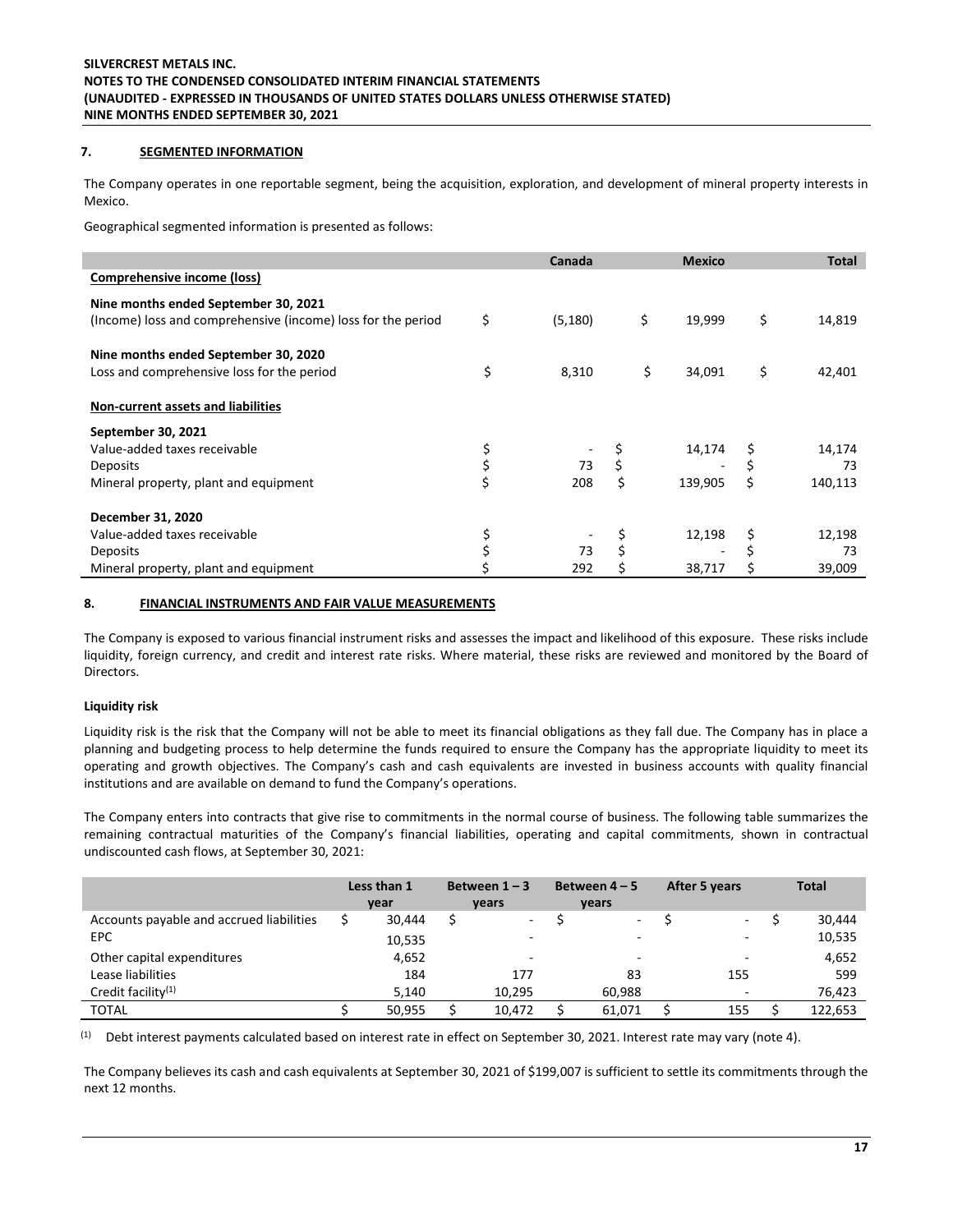# **8. FINANCIAL INSTRUMENTS AND FAIR VALUE MEASUREMENTS** (continued)

# **Foreign currency risk**

The Company operates in Canada and Mexico and is therefore exposed to foreign exchange risk arising from transactions denominated in foreign currencies. The operating results and the financial position of the Company are reported in US\$. The functional currency of the parent entity is C\$ and therefore the Company is exposed to foreign currency risk from financial instruments denominated in currencies other than C\$. The functional currency of the Company's subsidiaries, effective December 29, 2020, is US\$ and therefore the Company's subsidiaries are exposed to foreign currency risk from financial instruments denominated in currencies other than US\$.

The Company is exposed to foreign currency risk through the following financial assets and liabilities, expressed in US\$:

|                                                | <b>US Dollar</b> | <b>Mexican Peso</b>      | <b>Total</b> |         |  |
|------------------------------------------------|------------------|--------------------------|--------------|---------|--|
| September 30, 2021                             |                  |                          |              |         |  |
| Cash and cash equivalents                      | 164.145          | 194                      |              | 164,339 |  |
| Amounts receivable                             | 38               | $\overline{\phantom{0}}$ |              | 38      |  |
| Value-added taxes receivable                   |                  | 17.873                   |              | 17,873  |  |
| Total financial assets                         | 164.183          | 18,067                   |              | 182,250 |  |
| Less: accounts payable and accrued liabilities | (36)             | (1,940)                  |              | (1,976) |  |
| <b>Net financial assets</b>                    | 164,147          | 16,127                   |              | 180,274 |  |

The Company is primarily exposed to fluctuations in the value of C\$ against US\$ and US\$ against Mexican pesos ("MX\$"). With all other variables held constant, a 1% change in C\$ against US\$ and US\$ against MX\$ would result in the following impact on the Company's net loss for the year:

|                                                | September 30, 2021 |       |  |
|------------------------------------------------|--------------------|-------|--|
| C\$/US\$ exchange rate – increase /decrease 1% |                    | 1.641 |  |
| US\$/MX\$ exchange rate – increase/decrease 1% |                    | 161   |  |

# **Credit risk**

Credit risk is the risk of potential loss to the Company if the counterparty to a financial instrument fails to meet its contractual obligations. The Company's credit risk is primarily attributable to its liquid financial assets including cash and cash equivalents and amounts receivable. The Company limits exposure to credit risk on liquid financial assets through maintaining its cash and cash equivalents with high-credit quality financial institutions. At September 30, 2021, the amounts receivable balance of \$115 (December 31, 2020 – \$342) consisted primarily of \$76 (December 31, 2020 – \$123) due from related parties (note 5) and interest receivable of \$38 (December 31, 2020 – \$218) on short-term interest bearing instruments. The Company has not recognized any expected credit losses with respect to interest receivable as the amounts are due from high-credit quality financial institutions and the risk of default is considered negligible. The carrying amount of financial assets, as stated in the consolidated statement of financial position, represents the Company's maximum credit exposure.

#### **Interest rate risk**

Interest rate risk is the risk that the fair values or future cash flows of the Company's financial instruments will fluctuate because of changes in market interest rates. The Company's exposure to interest rate risk arises primarily from the interest rate impact on its cash and cash equivalents and debt. The Company's cash and cash equivalents are held or invested in highly liquid accounts with both floating and fixed rates of interest, in order to achieve a satisfactory return for shareholders.

At September 30, 2021, the weighted average interest rate earned on the Company's cash and cash equivalents was 0.41%. With all other variables unchanged, a one percentage point change in interest rates would result in approximately a \$2,509 decrease (\$740 increase) in the Company's net and comprehensive loss for the period.

The Company's debt has an interest rate of 6.95% per annum plus the greater of either 3-month LIBOR or 1.5%. At September 30, 2021, 3 month LIBOR was 0.13% and as a result, a one percentage point change in interest rates would have no impact on the Company's net and comprehensive loss for the period, as the debt's interest rate would be unchanged. Due to upcoming LIBOR reforms, the interest rate of the Company's debt may change upon the transition to the successor interest rate benchmark to 3-month LIBOR.